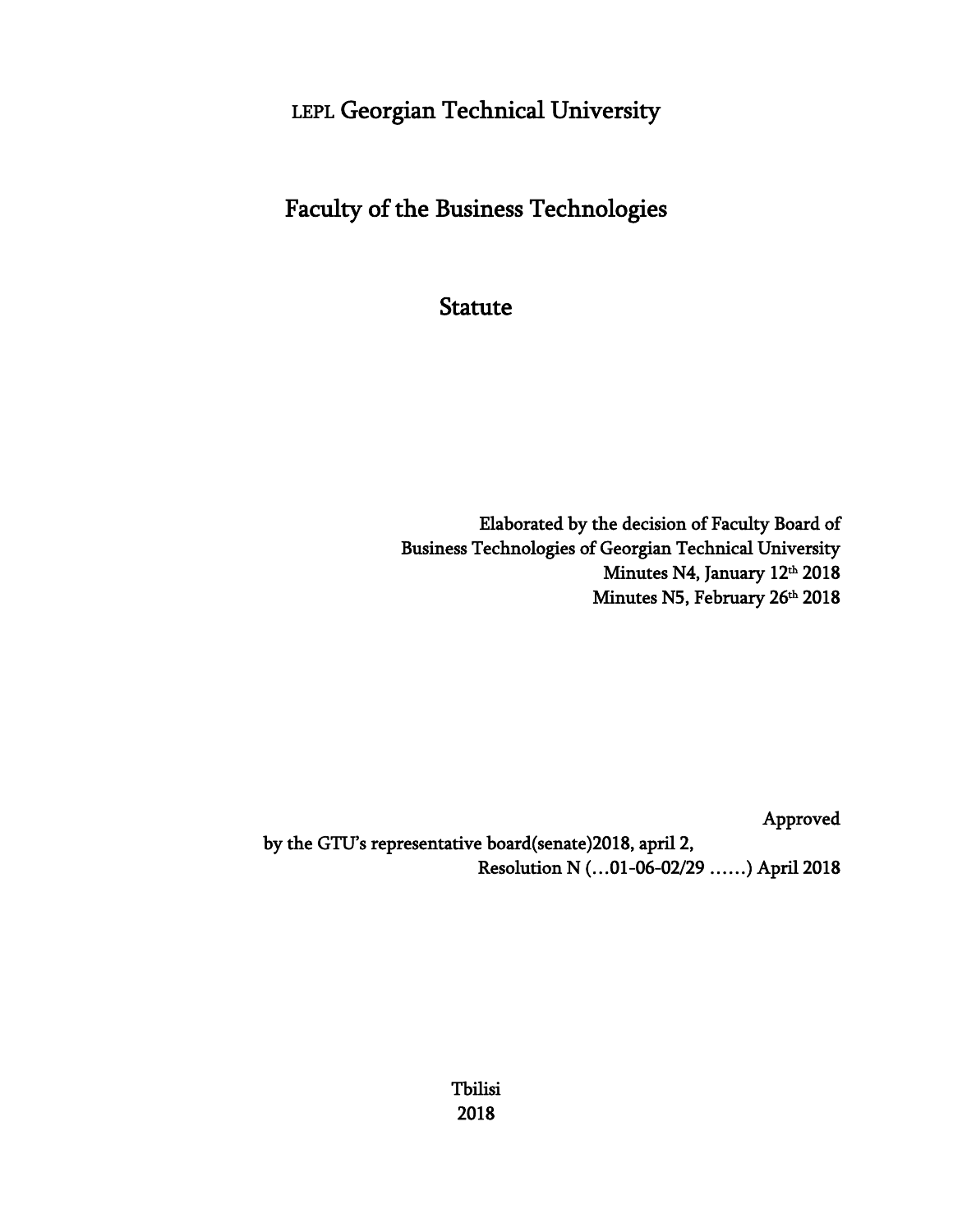| Chapter II. Faculty mission, objectives, tasks and basic direction of the activity5       |  |
|-------------------------------------------------------------------------------------------|--|
|                                                                                           |  |
|                                                                                           |  |
|                                                                                           |  |
| Article 7. Management bodies of the faculty (managing subjects)7                          |  |
|                                                                                           |  |
|                                                                                           |  |
|                                                                                           |  |
|                                                                                           |  |
|                                                                                           |  |
|                                                                                           |  |
| Chapter IV.                                                                               |  |
| Article 16. Structure and consistence of dissertation council 13                          |  |
| Chapter V. Academic and scientific research units of the faculty14                        |  |
| Article 17. Study and scientific research units of the faculty14                          |  |
|                                                                                           |  |
| Article 19. Field of academic department activities, main tasks and functions15           |  |
| Article 20. Scientific-research units (scientific-research institute, laboratory, program |  |
|                                                                                           |  |
| Chapter VI.                                                                               |  |
|                                                                                           |  |
|                                                                                           |  |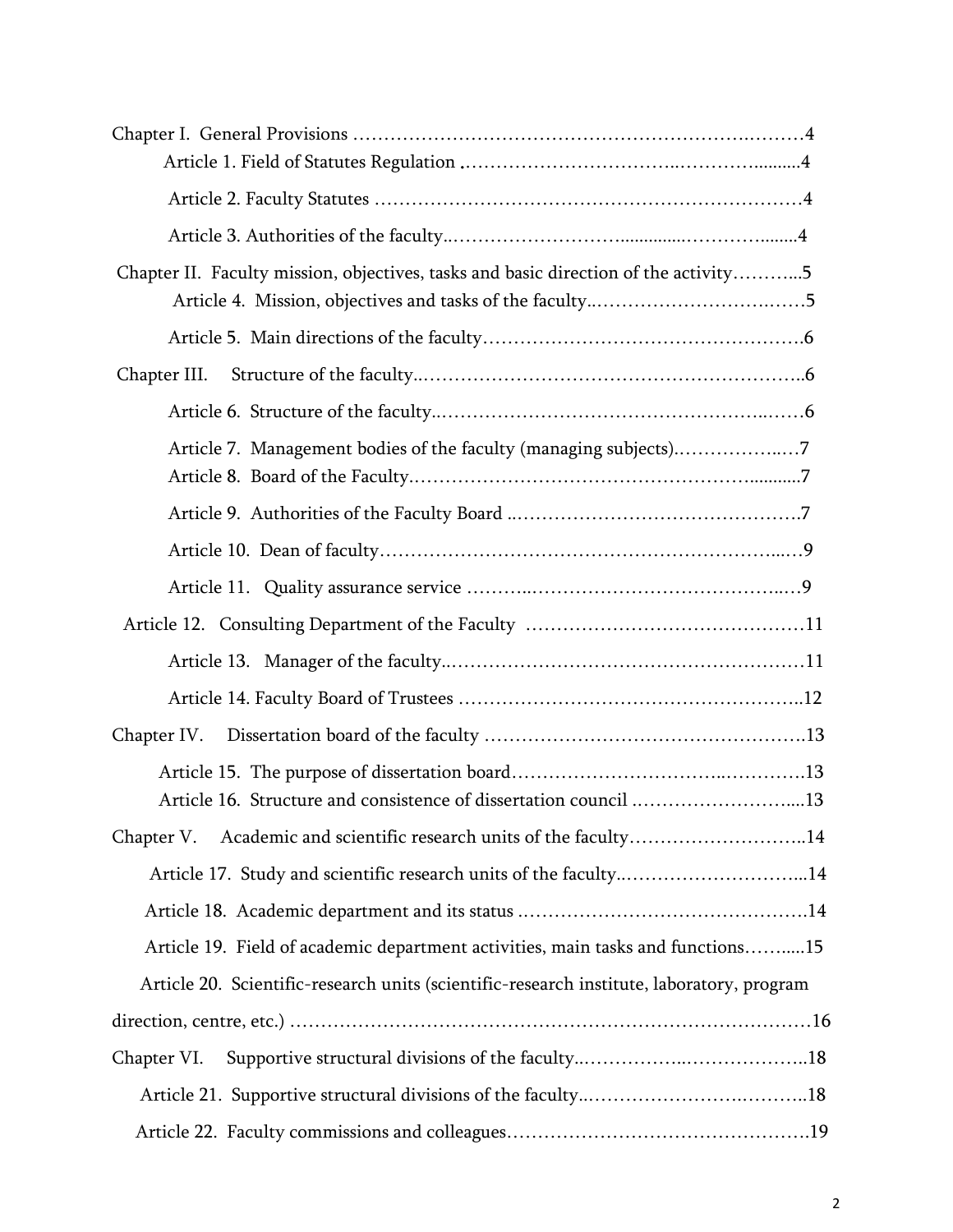| Article 34. The rule of Amendment and supplement to the faculty statute 25 |  |
|----------------------------------------------------------------------------|--|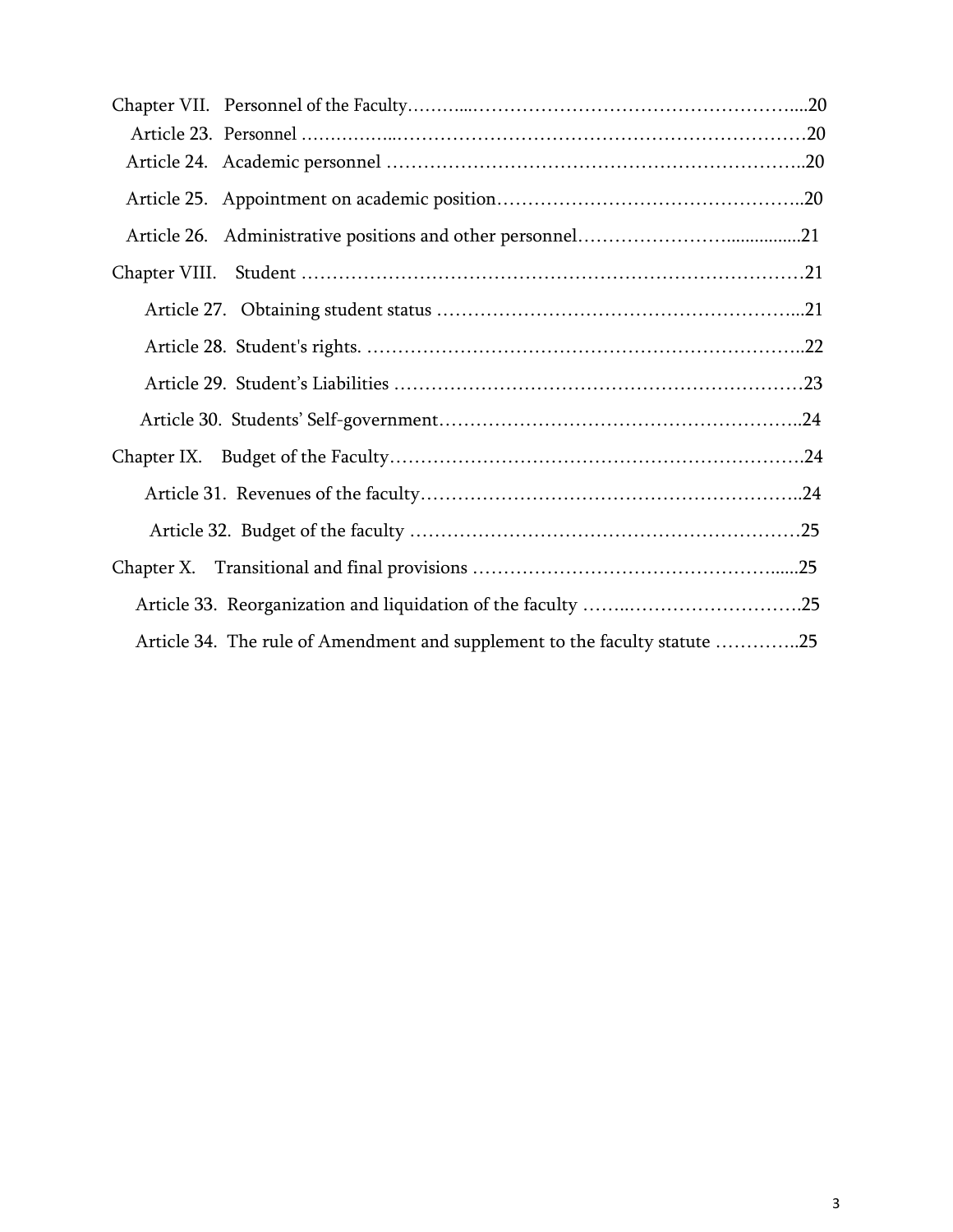# Chapter I General Provisions

# Article 1 Field of Statutes Regulation

Regulation of Business Technologies of Georgian Technical University (hereinafter "Faculty") is defined by the Law of Georgia on Higher Education and the Georgian Technical University's Statutes and Objectives, Faculty of Educational and Scientific Research The rules of appointment and selection of management bodies and staff, their rights and obligations, management principles of the faculty, and other issues related to the functioning of the faculty.

# Article 2 Faculty Statutes

1. The faculty is the main education entity of the University, which shall develop and implement all the three levels of higher academic education (bachelor, master, doctor's degrees).

2. The faculty possesses stamp with the name of the faculty on it as well as the letterhead paper and the stamp on it.

3. The full name of the faculty is the Faculty of Business Technologies in English;

in Russian - Факультет Бизнестехнологии.

# Article 3 Authorities of the faculty

1. While performing its activities, the faculty shall be guided with the constitution of Georgia, the international treaties, agreements of Georgia and the Georgian Law "on higher education", other normative acts, charter of the University and the present statues.

2. The Faculty is independent of the applicable legislation, in the implementation of decisions in accordance with the competence defined by the Statute and charter of the University.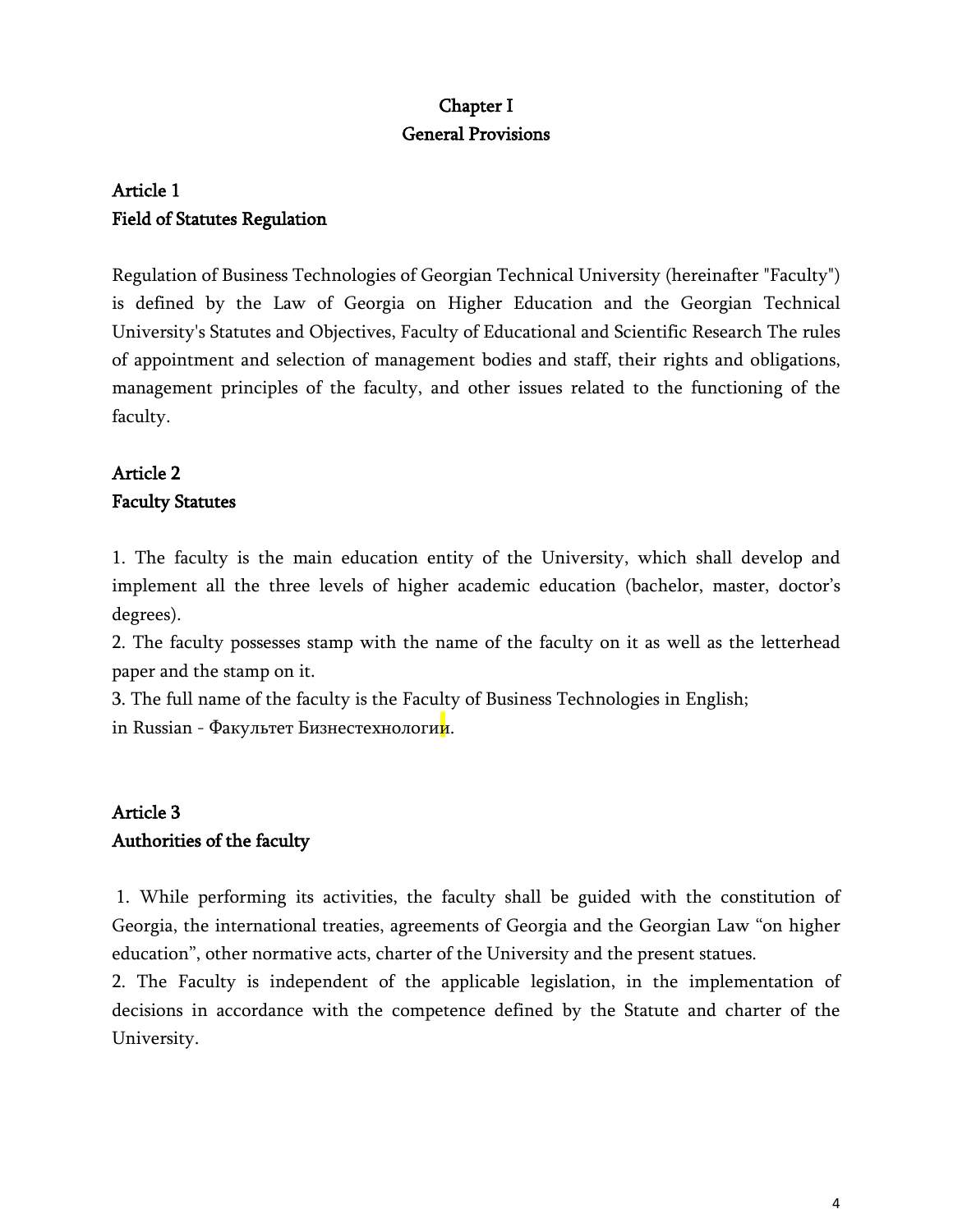# Chapter II

## Faculty mission, objectives, tasks and basic direction of the activity

## Article 4

## Mission, objectives and tasks of the faculty

- 1. The mission of the faculty of Business Technologies is the training of specialists devoted to the ideals of democracy, morally perfect, highly qualified, competitive at local and international labor markets, oriented on implementation of study and teaching based on scientific researches and assistance to academic freedom, taking care of professional development of professor-teachers and creation of conditions and environment necessary for scientific-educational activity of modern level, implementation of academic methodologies approbated at world's leading universities, development of relevant programs of the field.
- 2. The basic objective of the faculty is the training of specialists competitive at international labor market, having relevant competence.
- 3. The main objective of the faculty:
- a) Training professional personnel with higher academic degree of bachelor, focused on practical labour activity.

b) Training professional personnel with higher academic degree of masters and doctors focused on scientific – research activities.

4. The faculty shall be liable to create good conditions for studies and independent research, considering development level of the Georgian government, provide with an opportunity to obtain future focused education, complying

upgraded standards in corresponding fields of science and advance to improve the study conditions constantly.

5. The faculty is obliged to carry out scientific research, for what the budget is constantly envisaged appropriate financial resources.

6. The Faculty constantly cares about the implementation of scientific research, for which the approved budget of the relevant year provides appropriate financial resources; The faculty cares and promotes international cooperation and strengthening of internationalization process, including attracting / mobility of foreign students and staff.

5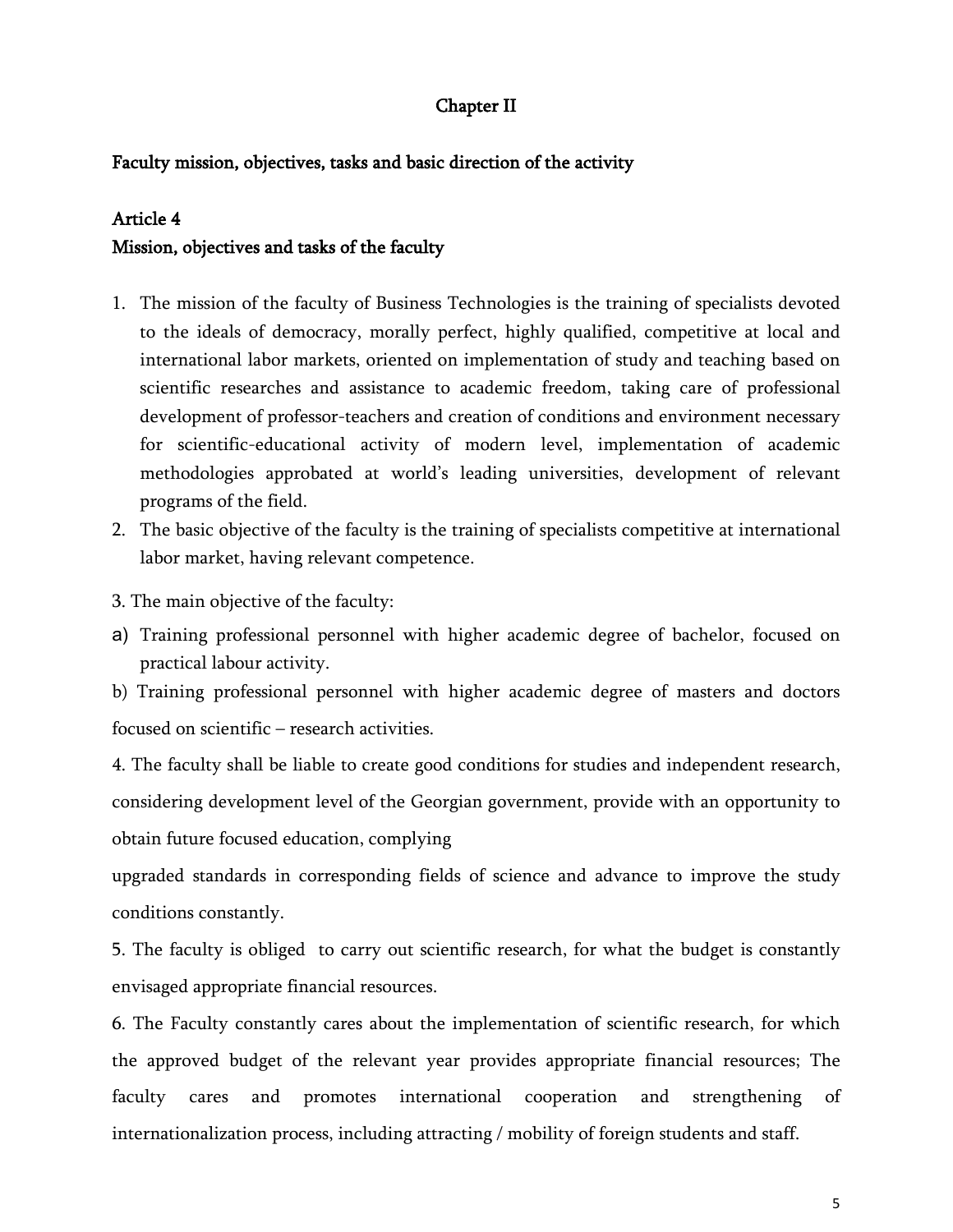Also, cares within the framework of existing agreements between the university and universities of different countries, to facilitate participation in student exchange programs. 7. The Faculty is elaborating and / or developing a new program, in accordance with the close cooperation with employers and professional associations and their recommendations, based on the planning, development, evaluation and development of the university educational program.

# Article 5

## Main directions of the faculty

Main directions of the faculty:

a) Implementing academic education programs for Bachelor, master and doctor's degree;

c) Holding scientific – research activities;

c) Holding expert and consultation activities;

### Chapter III

### Structure of the faculty

# Article 6 Structure of the faculty

1. The faculty consists of management bodies: education (academic department, chair, college, etc.), scientific research (scientific-research institute, laboratory, program directions and others), and supplementary structure unites.

2. There are management and consultant positions within the faculty.

3. Based on simple majority of votes from the faculty council members, the faculty may found supervision council.

4. Members of supervision council shall be submitted by the faculty council and confirmed by the university academic council.

5. The structure and statues of the faculty, as well as the regulation of the structure units, shall be confirmed by the university representation council (Senate).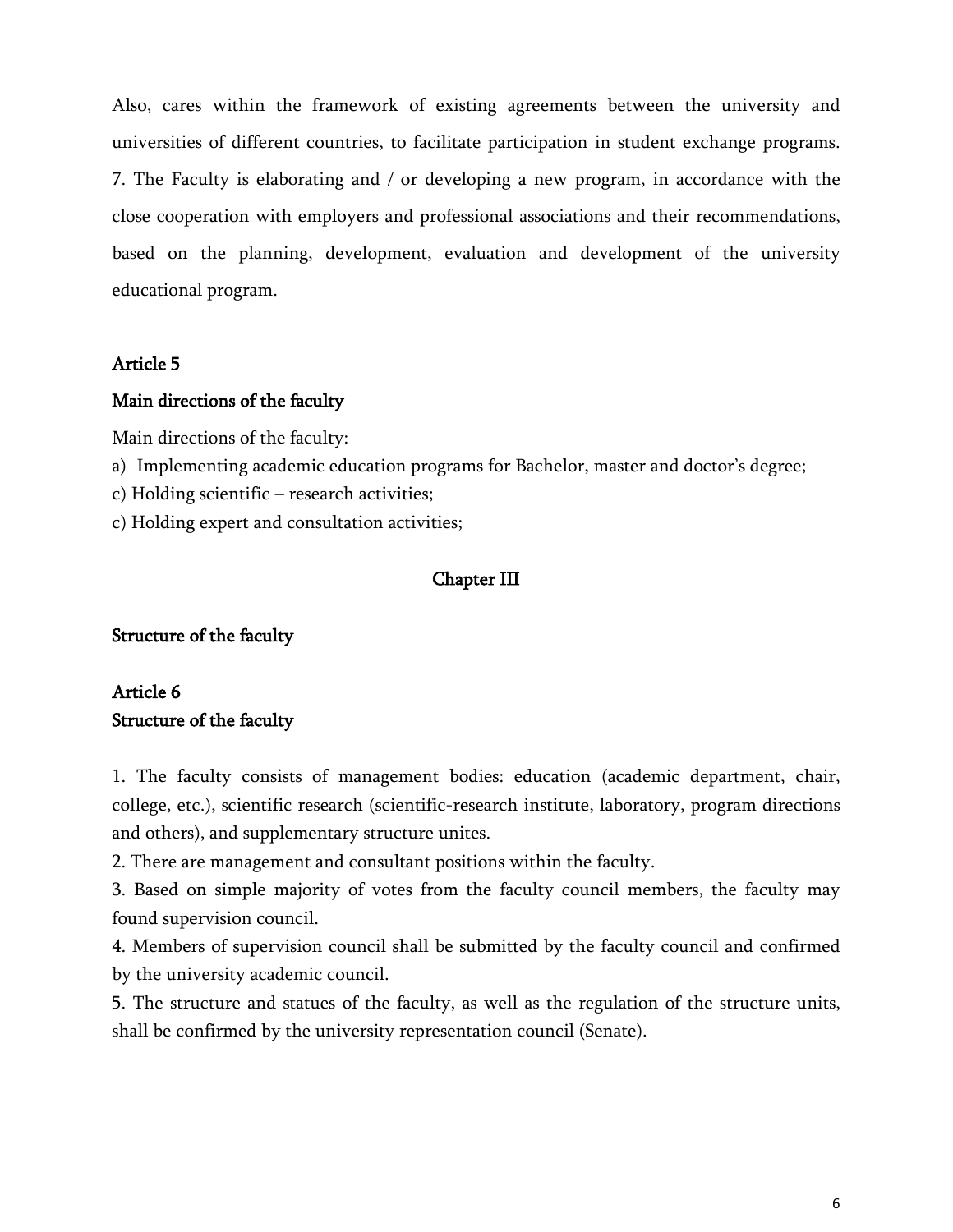# Article 7 Management bodies of the faculty (managing subjects)

1. Management bodies of the faculty are (managing subjects) council, dean, quality assurance service of the faculty:

2. The head of the elected management subjects - council, dean, quality assurance service are elected through the regulation determined under the statues of GTU and faculty management bodies (managing subjects) "on holding elections" (hereinafter called the university regulation for holding elections)

# Article 8 Board of the Faculty

1. Representative body of the faculty is the faculty board, consisting of all the members of academic personnel and student self-government representatives.

2. Quantity of student self-government representatives in the faculty board shall comprise 1/3 of total number of council members, approximating shall be to the benefit of students.

3. The faculty board shall be fully authorized to make decision, if attended by more than half of the council members as per the list.

4. The decision regarding the faculty board shall be made by the majority of votes present, while in case anticipated by the Georgian law "on higher education", it will be made by the listed majority of council.

5. At the very first meeting the faculty board shall acknowledge the full authorities of its members.

6. Acknowledgement authorities of elected member in the faculty council by the student self-government shall be done at the next session of the faculty council.

7. In case of dean's absence, the faculty council can hold the meeting in case of 1/3 of members present or at the presence of the deputy dean.

# Article 9

# Authorities of the Faculty Board

a) Shall define and present the faculty budget project to the head of the administration;

b) Elects the faculty dean, on the basis of free and equal elections, ballot voting with listed members majority

c) Develops the strategic plan of the faculty development, submitted by the dean and education and scientific – research programs, while later, submits it to the university academic council for further ratification.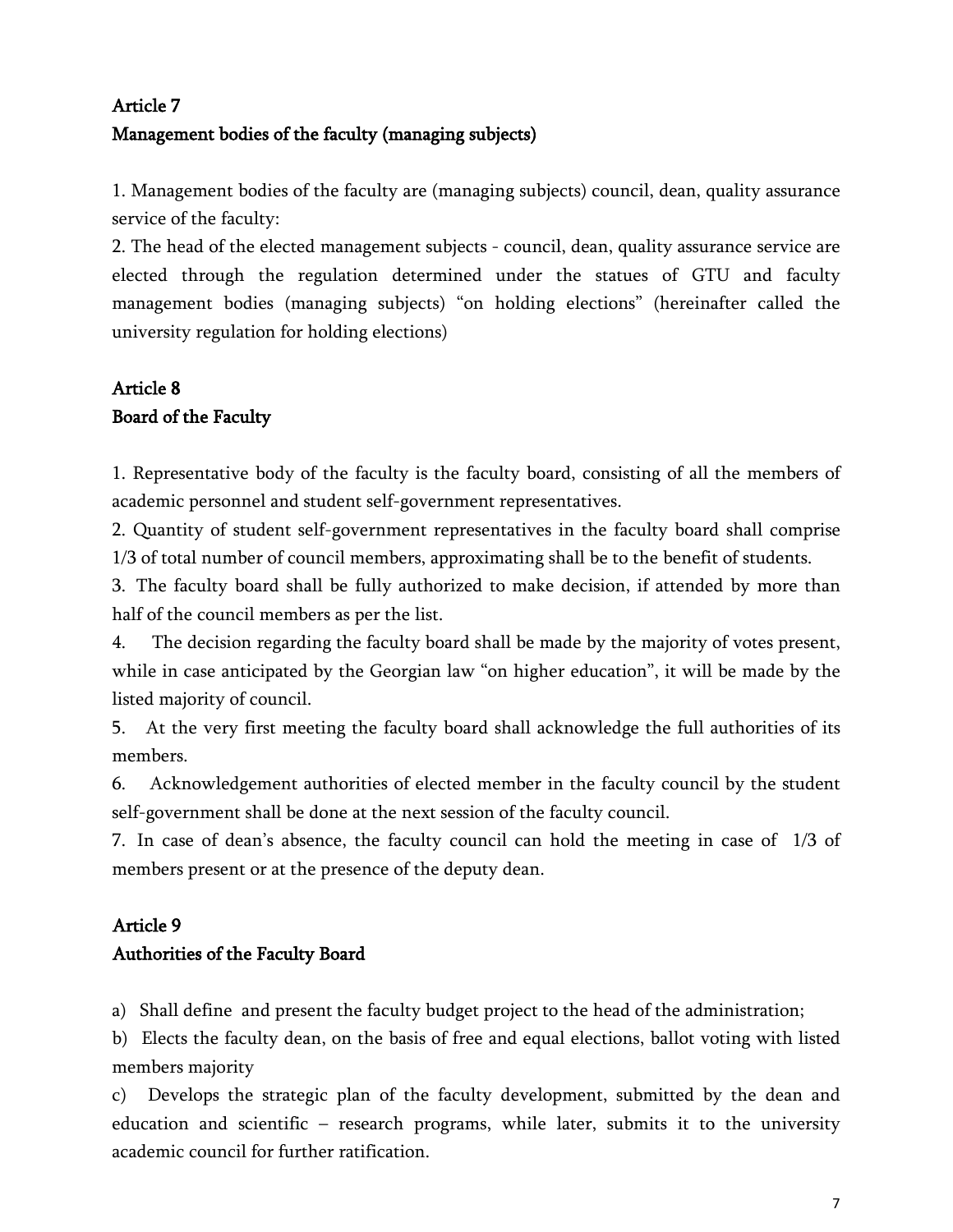d) Shall develop the regulation of the faculty structure submitted by the dean and submit it to the university representation council (Senate) for further ratification.

e) Develops statutes of dissertation council and submits it to the university academic council.

f) Elects head of the quality assurance service of the faculty.

g) Creates permanent ethic committee of the faculty and confirms the decisions made by the commission.

h) Accurately arranges students cases registered at the faculty.

i) Establishes temporary and permanent commissions including field committees of scholar experts;

j) Shall be authorized to process application, regarding preliminary termination of dean's authority in case of demand from the 1/3 of faculty council members, based on violating Georgian legislation in force from the side of the dean, inappropriate behaviour and/or improper implementation of dean's responsibilities. The decision regarding preliminary termination of dean's authorities shall be made through ballot voting, or majority of listed members present. The dean shall not participate in voting stated in the provision, while the council shall be chaired by the oldest member of the council.

k) In case of preliminary termination of dean's authorities through open voting, which shall be chaired by the oldest member of the council, the majority of votes from the present members shall elect the acting dean.

l) Elects academic council of the university and the representation council (the senate) members from the academic personnel in terms of the quota determined for the faculty. The elections will be held according to the regulations as stated under the university statutes.

m) Makes decisions about delegation on its functions for faculty session, except the authorities directly stated in the Georgian law " on higher education", paragraph 28.

n) In case the faculty council submits the candidate for the position of the head of academic department, there is audition of action plan submitted by the submitted candidates for the position of the head of the academic department – faulty organization entity and recommends the candidate on the basis of majority of votes to academic council of the university;

o) Implements all other authorities determined under the Georgian legislation, university regulation, legal acts of the University and council regulation of the faculty.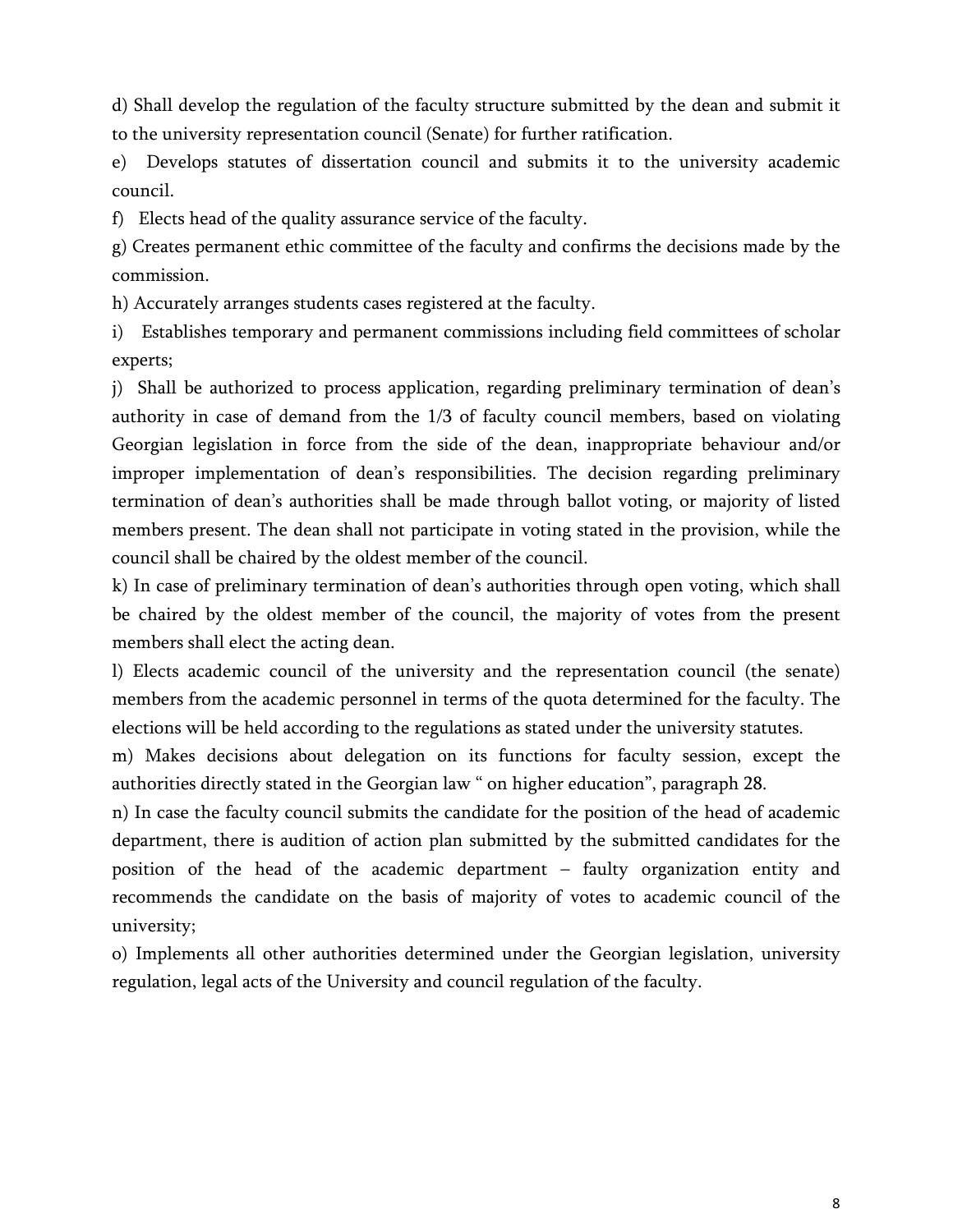# Article 10 Dean of faculty

1. The faculty board elects the dean of faculty for appointing him/her at the position.

2. The dean shall be elected for four years term. One and the same person can be elected at dean's position only two times constituently.

3. The university regulation on holding elections shall determine the election process and registration of candidates submitted for dean's position of the faculty.

4. The university professor or the associate professor can be elected as the dean.

5. Dean of the faculty:

a) Shall provide with effective education – scientific activity of the faculty;

b) The faculty council shall submit the development plan of the faculty, education scientific research programs;

c) Shall develop structure and regulation of the faculty and submits it for further ratification to the faculty council.

d) Will be responsible in terms of his/her competence, to implement the decision made by the academic council, representative council (Senate), faculty council and session.

e) Issues individual legal acts in terms of his/her competence;

f) Chairs sessions of the faculty council;

g) Shall be responsible for purposeful spending of the faculty budget, according to the charter of university, as well as the Georgian Law "on higher education";

h) Represents the faculty in the relation with third parties, in terms of the competence confirmed to him/her.

i) Signs agreements and memorandums in terms of competence conferred for and on behalf of the faculty.

j) Performs all other commissions conferred with law "on higher education", university regulation and legal acts of the university.

6. The faculty dean has deputy assistant, appointed and dismissed by the University rector as submitted by the dean for the same duration period as dean shall be authorized. The number of deputies of the dean shall be determined according to the staff list of the university.

7. The duties and liabilities of the dean shall be determined under the order of the dean, unless otherwise stated under the active legislation or the charter of the university.

8. In case of absence of the dean the dean's responsibilities will be implemented by the deputy dean.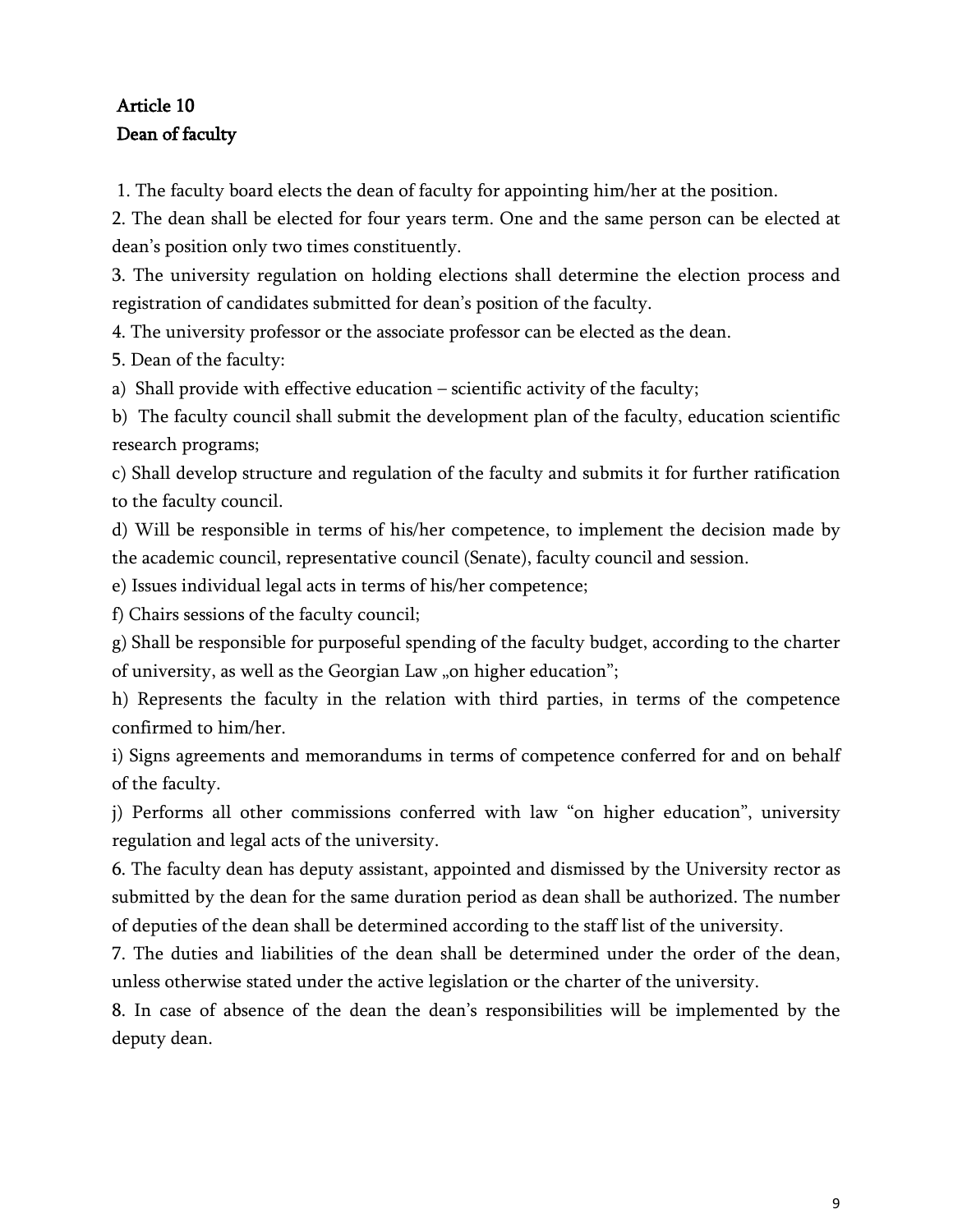# Article 11 Quality assurance service

1. For regular evaluation, raising qualification of academic personnel, education and scientific – research activities at the faculty, the quality assurance service shall be founded, acting in full compliance with Georgian law "on higher education", legislation in force, university charter and this statues.

2. The faculty board elects head of the quality assurance service for 4 years term. One and the same person can be elected constituently for this position only two times.

- 3. The member of the quality assurance service can be the member of the faculty council, professor and/or the associate professor of the faculty.
- 4. The Faculty Senate determines the number of members of officers at Quality Enhancement of the Faculty and also personal staff representing the Head of Quality Enhancement Service.

5. Quality assurance service of the faculty:

- a) Regularly evaluates proceeding of education and scientific research process, academic personnel and raising qualification of tutors.
- b) Establishes close relationship and cooperates with corresponding service agencies of foreign higher education institutions, for refining quality control transparent criteria and completion of practicing methodology.
- c) Determines transparent criteria of evaluating education and scientific activities at the faculty through cooperation with corresponding departments of university.
- d) Holds monitoring and evaluation of education and scientific processes at the aforementioned criteria;
- e) Performs self-evaluation, authorization and accreditation processes of the faculty;
- f) Regularly announces its work results to the faculty consulting department and the council (once per semester)
- g) Discusses curriculum of education programs, modules and syllabus of education courses, recommends tips for its final refinement.
- h) Performs all duties as conferred by the charter of university and legal acts.

6. In case of preliminary termination of the authorities for the head of quality assurance service department, the faculty council appoints acting person in charge of such authorities and appoints elections within 10 days since the termination of the term.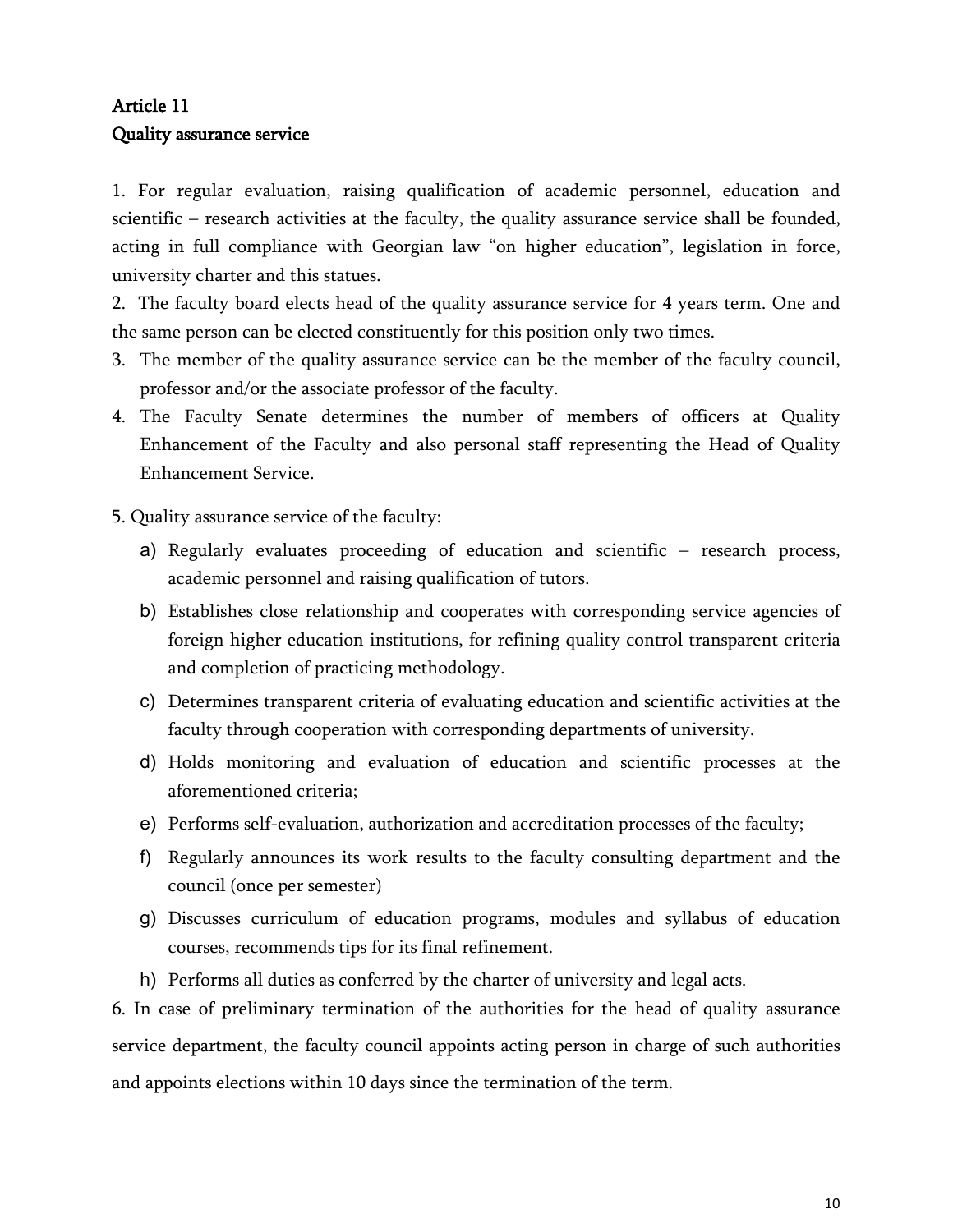# Consulting Department of the Faculty

- 1. The Senate of the Faculty includes: Dean (Chairman), Deputy, coordinator of educational programs, manager, Head staff of organizational structures of Faculty, Head of Faculty Quality Assurance Service, representatives selected with the quota of faculty in management authorities of the University.
- 2. Senate of the Faculty:
	- a) In accordance with the sub-par. "n" of Article 9 of Statement Senate fulfills any other function delegated by the Board of the Faculty (issues of financial assistance, issues of vacation leave, organizational issues, editorial issues, issues related to premium allocation);
	- b) makes decisions in terms of his own authorities, processes issues and develops recommendations for submitting them to the faculty council (for further discussion);

# Article 13 Manager of the faculty

1. Manager is the supplementary position , whose competence shall be determined by the individual administrative-legal acts by the rector and the present statues.

2. The rector is fully authorized to appoint and dismiss the manager of the faculty.

3. Manager:

a) Holds marketing and forecast analytical research of labour market, on the basis of which determines the requirements towards the list of education programs considering contemporary public demand

b) Provides with finance and material technical support and supervision of the education – scientific activity at the faculty

c) in order to implement strategic plan of the faculty development, the manager outlines annual plan for finance and material resources and is responsible for its purposeful and effective implementation;

d) Determines the budget project for the faculty with the dean and the consultation department and submits it to the faculty council.

d) Is responsible for the budget implementation of the faculty;

e) Coordinates enterprise practical training of students, their professional training and further employment process;

f) Implements all other liabilities determined by the university legal acts and the present statutes.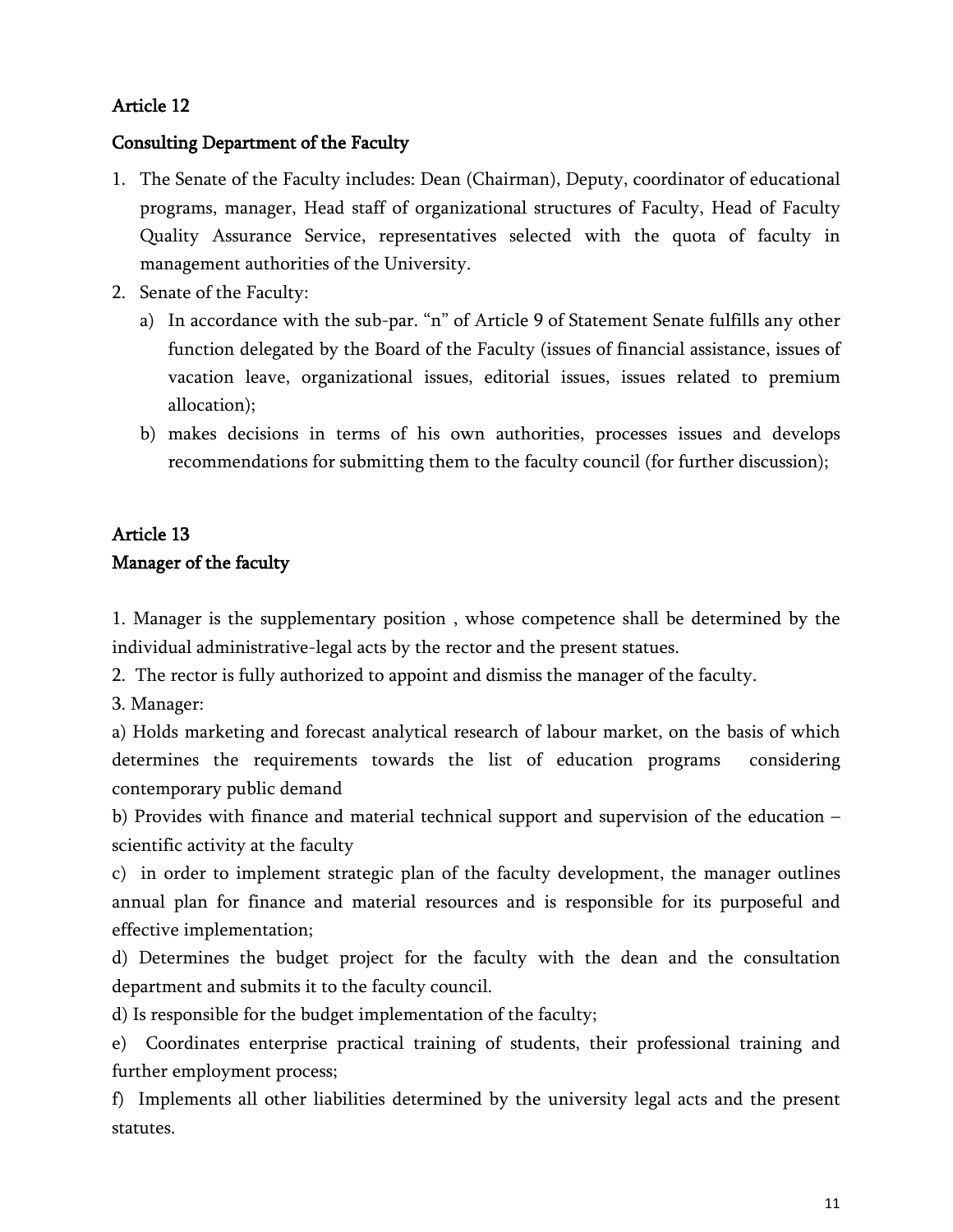4. The manager shall be financially liable towards the rector and the faculty council.

5. Infrastructure Development and Technical Support Group -Infrastructure development and technical support group has a Head of the Group, who is appointed and dismissed by the Rector of the University, based on the Dean's nomination.

Head of the group:

-coordinates and is responsible for the work of specialists;

- With the agreement of the Dean and the manager, determines the reconstruction of (rooms, auditors) plan to provide defective acts together with the university economic support staff and further coordination;

- Controls the process of the construction and repair works.

- Provides access to the goods (electricity, plumbing, equipment and inventory for stationery and cleaners) from the warehouse, transporting, warehouse, and then supplying it to employees and controlling their installation and exploitation.

- Provides the list of economic, electrical and sanitary goods, drawing up and submits to the manager;

- Provides the list of furniture for purchase and repair and submits to the manager.

- Provides delivery of business cards, report cards and applications of the manager's service to the administration.

- Provides the faculty inventory.

- Provides and monitors the installation of IT networks at the faculty.

- Is Material responsible for the property of the faculty;

## Article 14

### Faculty Board of Trustees

- 1. With the simple majority of votes of the members of the Faculty Council, the Board of Trustees may be created at the faculty.
- 2. The Board of Trustees is approved by the Faculty Council's Academic Board.
- 3. The mission of the Board of Trustees is: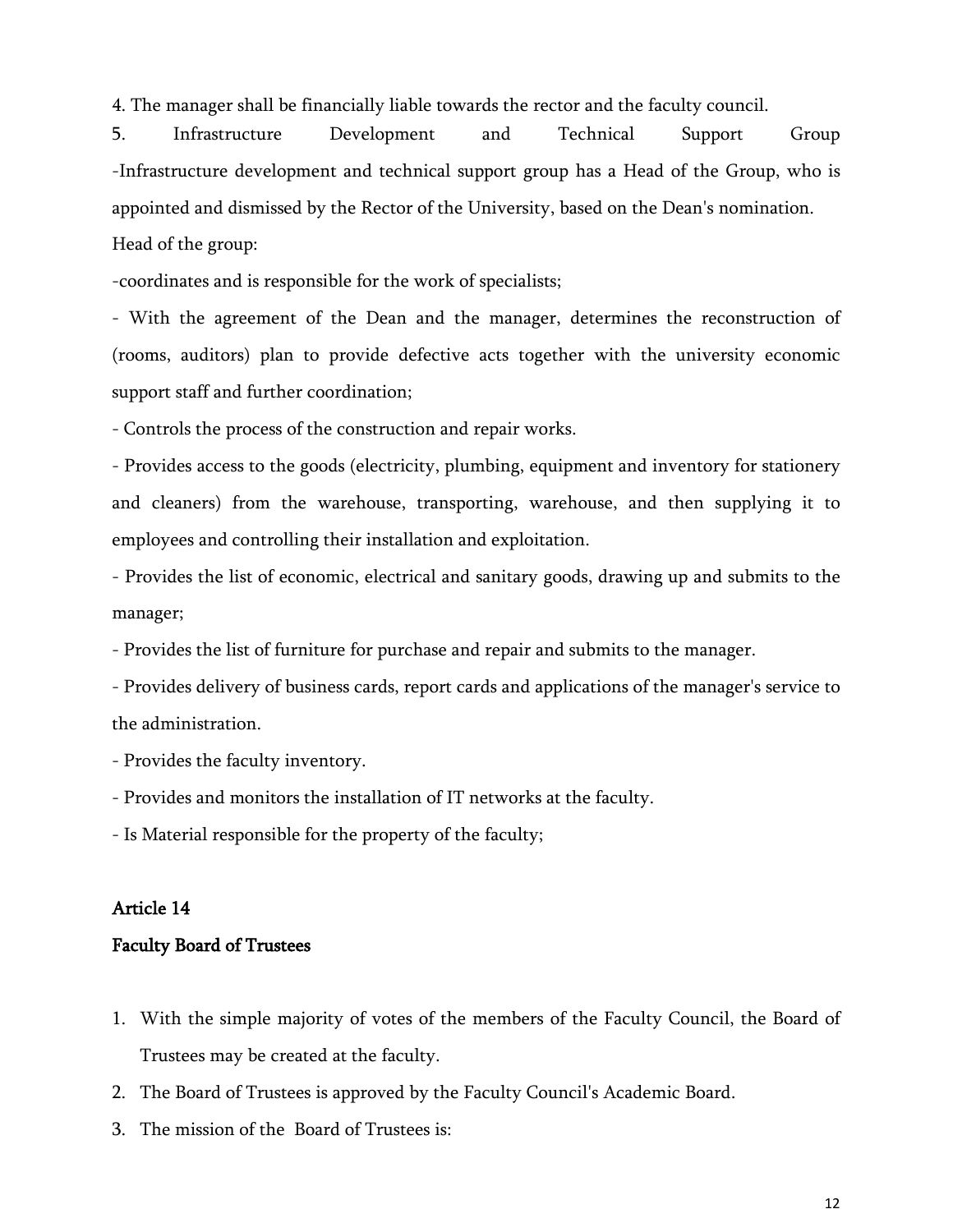- a) Educational and scientific areas of knowledge, the academic and intellectual processes and the specificity of the problematic situations, Contributing to the development of faculty on the basis of adoption of the latest information on solutions, cooperation, attraction of charitable contributions, promotion of the strengthening of science and technologies with the latest achievements;
- b) Cooperation with the Faculty of Study-Educational and scientific programs to enhance the academic quality and the actualization of the operation;

## Chapter IV.

### Dissertation board of the faculty

# Article 15 The purpose of dissertation board

Dissertation council of faculty is the authority, conferring doctor's academic degree

### Article16

## Structure and consistence of dissertation council

1. Dissertation board consists of all professors and associate professors with doctor's academic degree.

2. The regulation of the dissertation board determines elections of the chairman of the dissertation board and the professional activity of the board, which shall be ratified by the academic council as submitted by the faculty council.

3. The person with doctor's academic degree may be invited to dissertation council, through mediation of the chairman of dissertation council, which is not the university employee and has published no less than 3 works in the last 5 years in the field of any doctorate programs

4. At the Faculty, the Doctor's academic degree is awarded by the University Dissertation Board, which is established and the provision of which is approved by the Academic Council.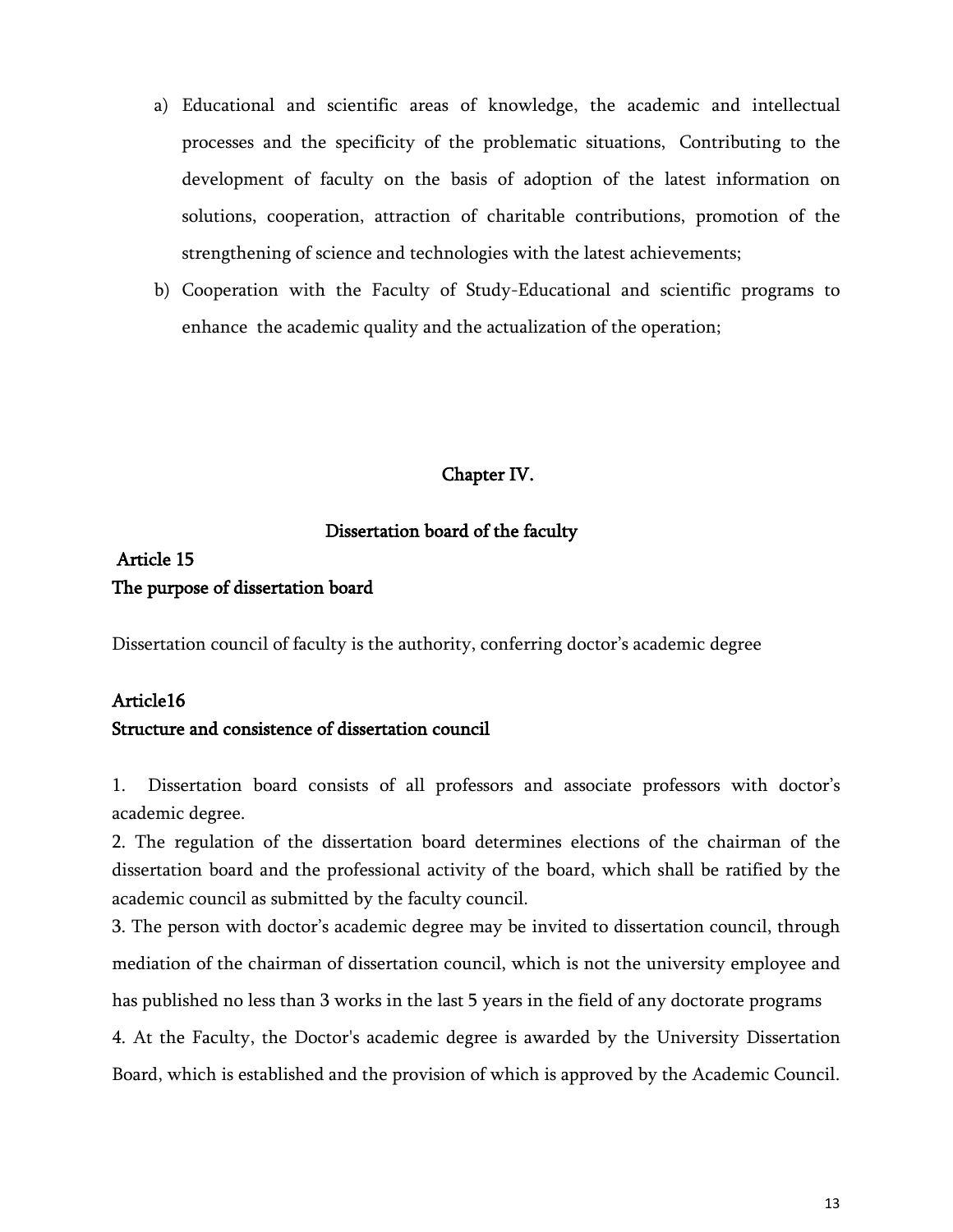# Chapter V

# Academic and scientific research units of the faculty

# Article17

# Study and scientific research units of the faculty

1. In order to arrange academic process and scientific research activities properly, academic and scientific – research units are created;

2. Study units of the faculty:

- a) Business Administration Department N1101;
- b) Public Administration and E-Business Department N1102
- c) Department N1103 of Finances and Bank Technologies.

3. Scientific-research divisions of the faculty:

- a) Professor Zurab Chkhaidze Academic Scientific laboratory of Finances and Bank Technologies
- b) Local self-government research laboratory;
- c) Business technologies academic and scientific research laboratory;
- d) Public administration problem research institute;
- e) Business and law institute.

# Article 18

### Academic department and its status

1. Academic department (hereinafter referred as the department) is the academic – scientific unit of the faculty, ensures academic methodological and scientific - research activity in terms of academic program(s)

2. Is guided with charter of the university, faculty statutes and legal acts of the university and faculty management bodies (managing subjects);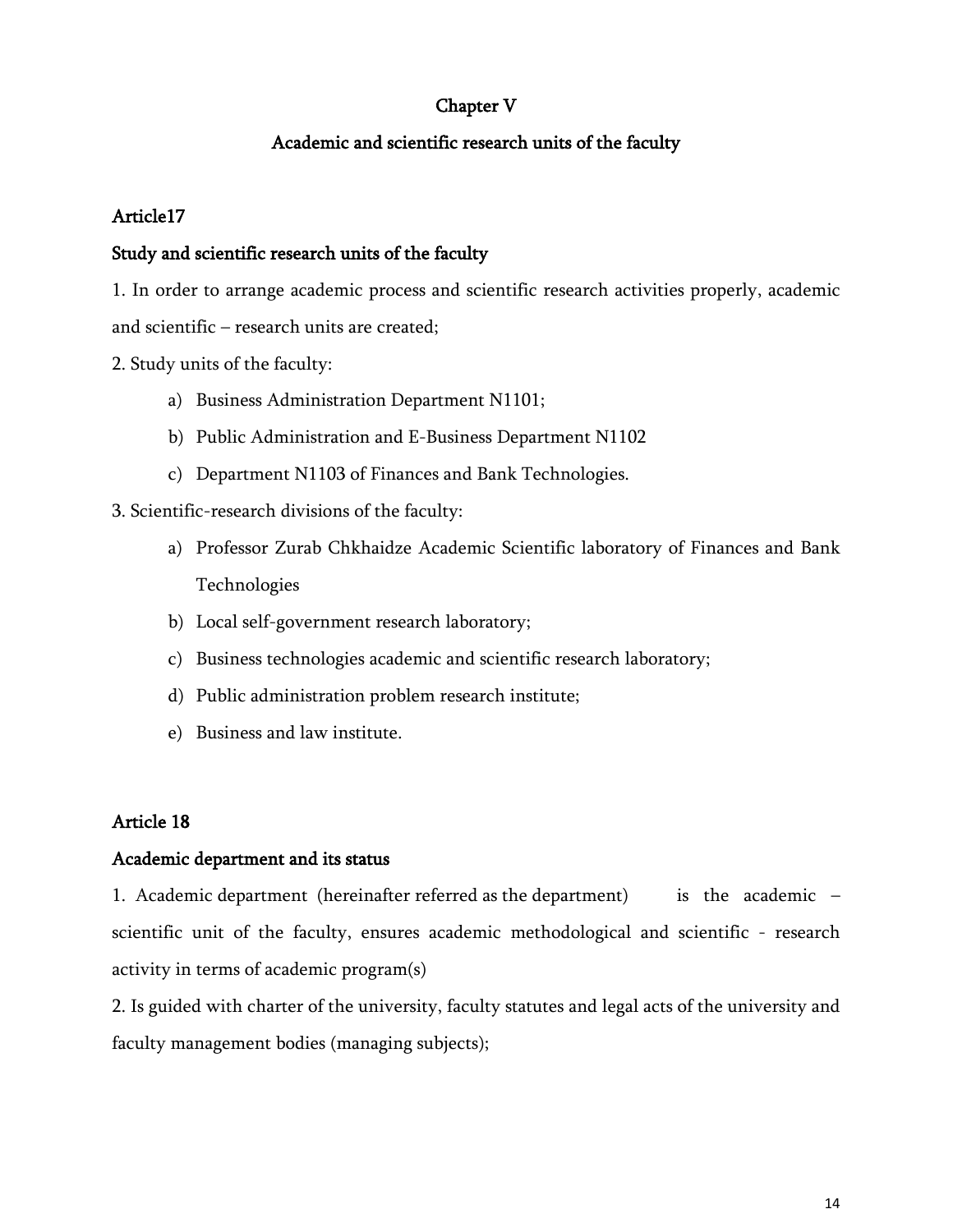#### Field of academic department activities, main tasks and functions

- 1. Department:
	- a) Provides sessions according to syllabus in certain subjects and the academic programs determined by schedule of the department.
	- b) Contributes to or participates in developing academic programs and modification of existing ones;
	- c) Provides with methodological support of academic process, introduction of new academic programs (preparing study and other academic – methodological material).
	- d) Formulates academic loading of the department and administration.
	- e) Initiates invitation of specialists with respective qualification towards the dean () in order to involve them into the vacant academic loading (invited professor and/or invited teacher).
	- f) Raises academic quality using effective application of existing academic methods, implementing new methods and technologies, completion of academic process;
	- g) Organizes scientific research works of students.
	- h) Provides MA and PhD students with supervisors and thesis;
	- i) Supports teachers and education staff training and raising their qualification;
	- j) Establishes creative relations according to the department profile and cooperates with scientific-research structure units and scientific-research organizations of other higher academic institutions;
	- k) Holds and coordinates scientific researches, scientific methodological seminars, submits expert conclusion on scientific-research activities and projects;
	- l) Reviews dissertation works for PhD and qualification works for MA;
	- m) Cooperates with enterprises and organizations, providing graduates with employment according to their profile;
	- n) Supervises activity of scientific centres of respective profile on the basis of selffinancing at the faculty;
	- o) Registers statement of student marks and delivers them to the dean's office.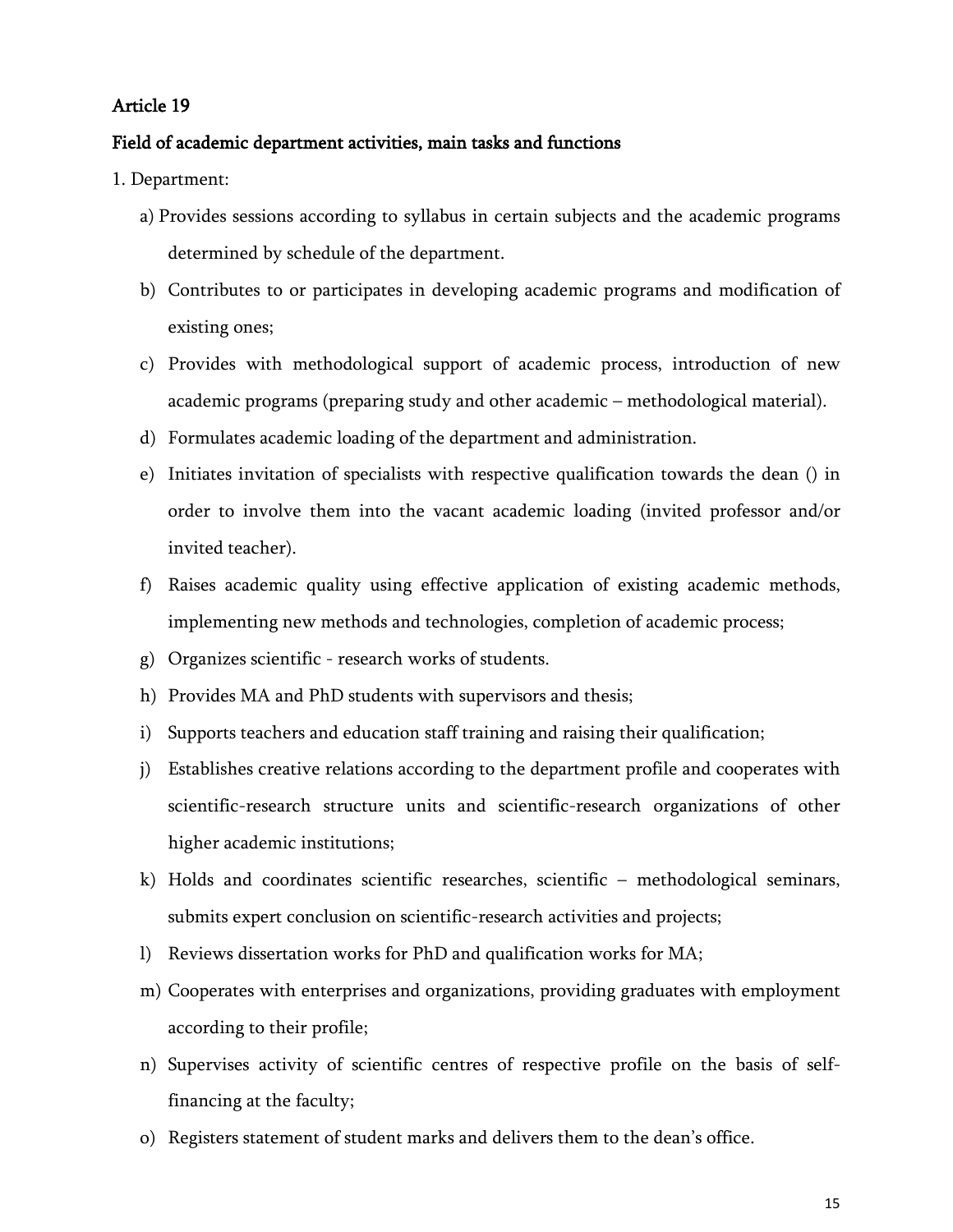2. The department is managed by the head, whose appointment at the position is set on the basis of academic department regulations.

3. The head of the department is accountable towards the rector, dean and the faculty council/counselling department.

#### Article 20

# Scientific-research units (scientific-research institute, laboratory, program direction, centre, etc.)

1. Scientific – research unit (scientific-research institute, laboratory, program direction, centre, etc.) is a constituent unit of the faculty.

2. Scientific – research unit is conducted on the basis of appropriate regulation.

3. The head of scientific-research unit, scientific head and director are appointed and dismissed by representation of university rector and faculty dean.

4. The academic-scientific laboratory of the faculty (hereinafter – Laboratory) includes material and technical base operating at the Faculty, where the following activities: academic laboratory, scientific, innovation, project, test-constructional, expert, diagnostic and consultation activities are executed in scientific direction;

- a. Laboratory promotes the development of material-technical base of the faculty engaged in academic and scientific research activity, its effective usage, raising professional level of the staff, involvement of students in scientific-research activity, operation of techno-parks, also scientific center activities;
- b. The Head of the Laboratory / Scientific head person is accountable towards the Rector, Council of the Faculty and Dean;
- 5. The Head of the Laboratory / Scientific head person has following functions:
	- a) To assist taking care of material-technical base designed for the execution of academic and scientific-research activity of the University, maintaining it in work condition and further renovation;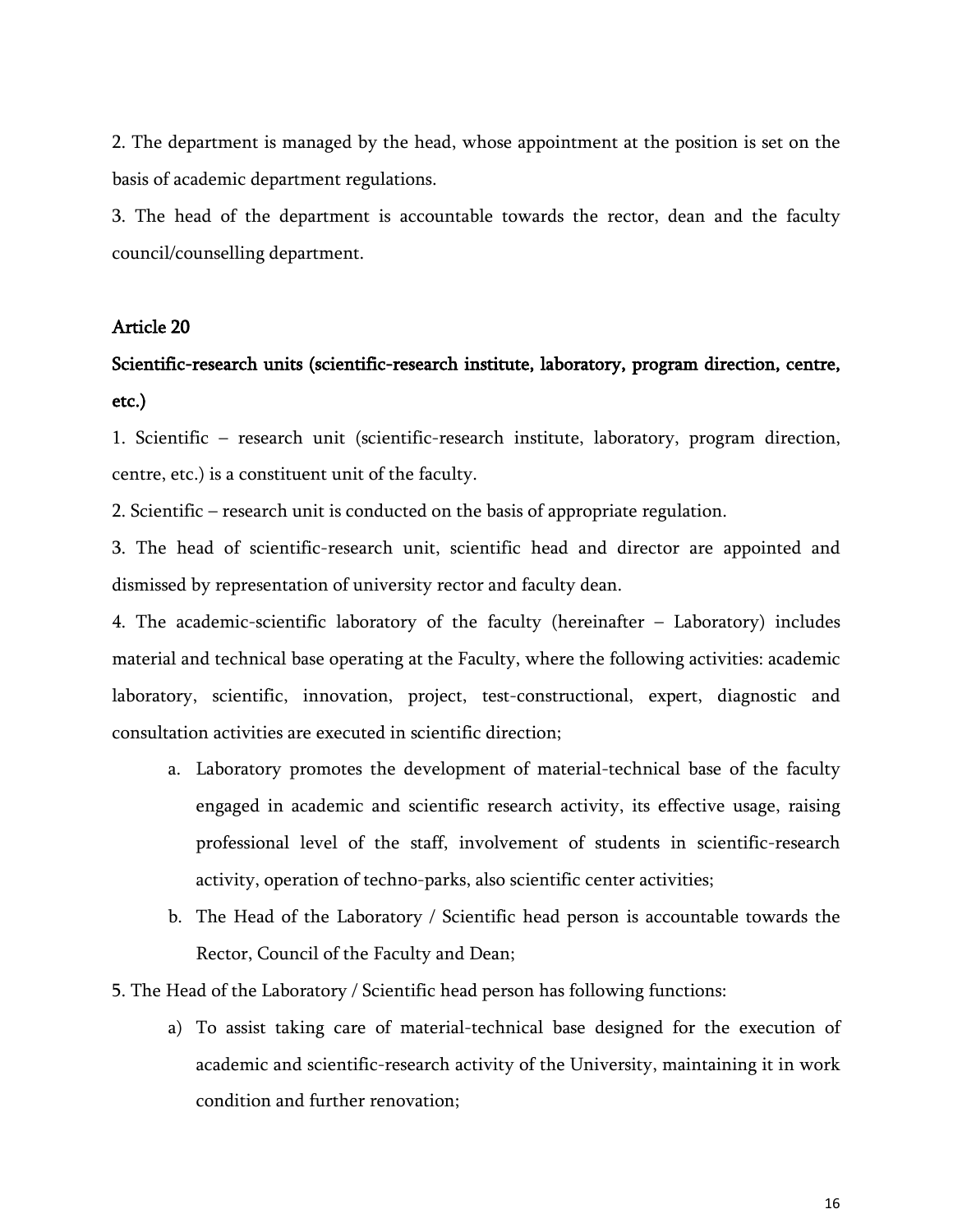- b) To coordinate and assist students and staff academic and scientific-research activity in not interrupted way at material-technical base of the faculty with relevant academic department;
- c) To provide the proper execution of laboratory works at relevant level according to academic schedule.
- 6. Scientific-research Institutes. The objective of the scientific-research Institute is:
	- a) In accordance with the strategic plan of the university establishing applied researches of students and scientists, cooperation with scientific centers, foreign universities, raising prestige of scientific career, establishment of analytical and expert competencies, figurative researches for students and scientists;
	- b) To conduct applied researches on knowledge, quality and result, scientificresearch and academic process integration enabling students to plan their future;
	- c) Identification of problems and relevant research space provision;
	- d) Participation in implementing research results.
- 7. Director of Institute:
	- a) Is responsible for the execution of tasks and functions of institute;
	- b) Determines research directions and invites researchers for making figurative researches;
	- c) Allocates the obligations among the institute staff and gives them relevant indications and tasks;
	- d) Supervises the duly fulfillment of their occupational obligations by students and scientist-pedagogues engaged in the activity of the institute, controls the fulfillment of the university memorandum;
	- e) Signs the documents prepared at the University;
	- f) Submits the report about the activity provided by the Institute twice in calendar year, also any time requested by the Faculty Dean and Rector of the University;
	- g) Makes proposals to the management team of university and faculty for the purpose of regulating and solving separate issues;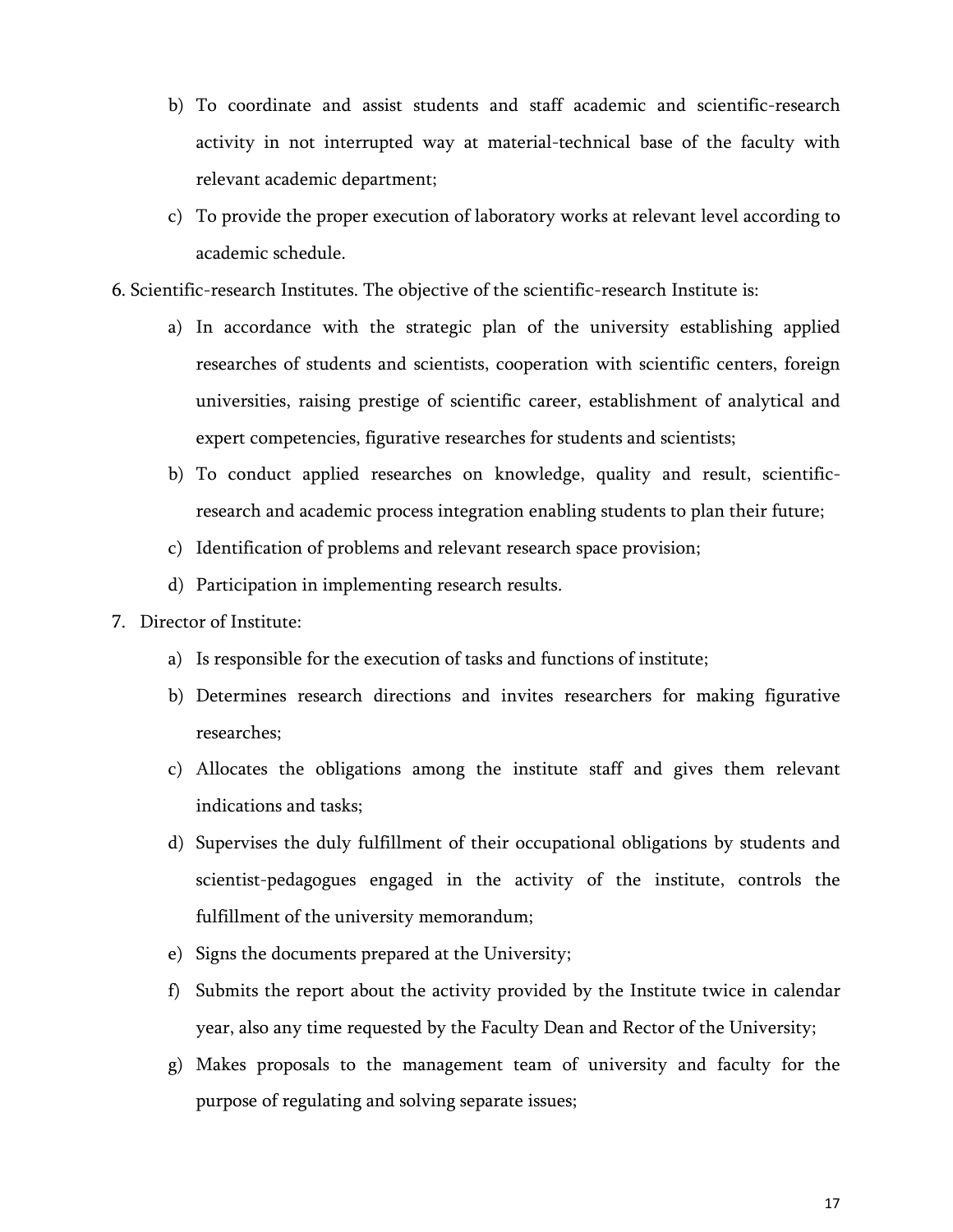- h) Based on the negotiation with the Faculty, submits the proposals to the Rector of the University about undertaking the disciplinary responsibility or encouragement of institute staff, organization of work, official staff, inner structure of the institute;
- i) Provides mediation regarding the distinguishing of means, equipments and inventory which is necessary for the fulfillment of the assignments and functions faced by the institute.
- j) Periodically listens to the report provided by the staff of institute about the work done by them;
- k) Leads the development of short- and long-term work plans of the institute and their fulfillment;
- l) Executes the statement for achieving the aims set by the institute, legal acts of the university and other authorities determined under Georgian legislation.

### Chapter VI

#### Supportive structural divisions of the faculty

#### Article 21

#### Supportive structural divisions of the faculty

- 1. The Supportive structural divisions of the faculty execute the decisions taken by the university administration and management authorities, faculty council, senate and Dean, develop the proposals related to the relevant field development and represent to the faculty Dean.
- 2. Supportive structural divisions of the faculty:
	- a) Chamber of the Dean office;
	- b) Library (branch of central library);
	- c) Computer center.
- 3. The Chamber of Dean Office manages the complete and operative management of current academic process at the faculty. It includes following supportive staff: academic process manager, information, technology and network management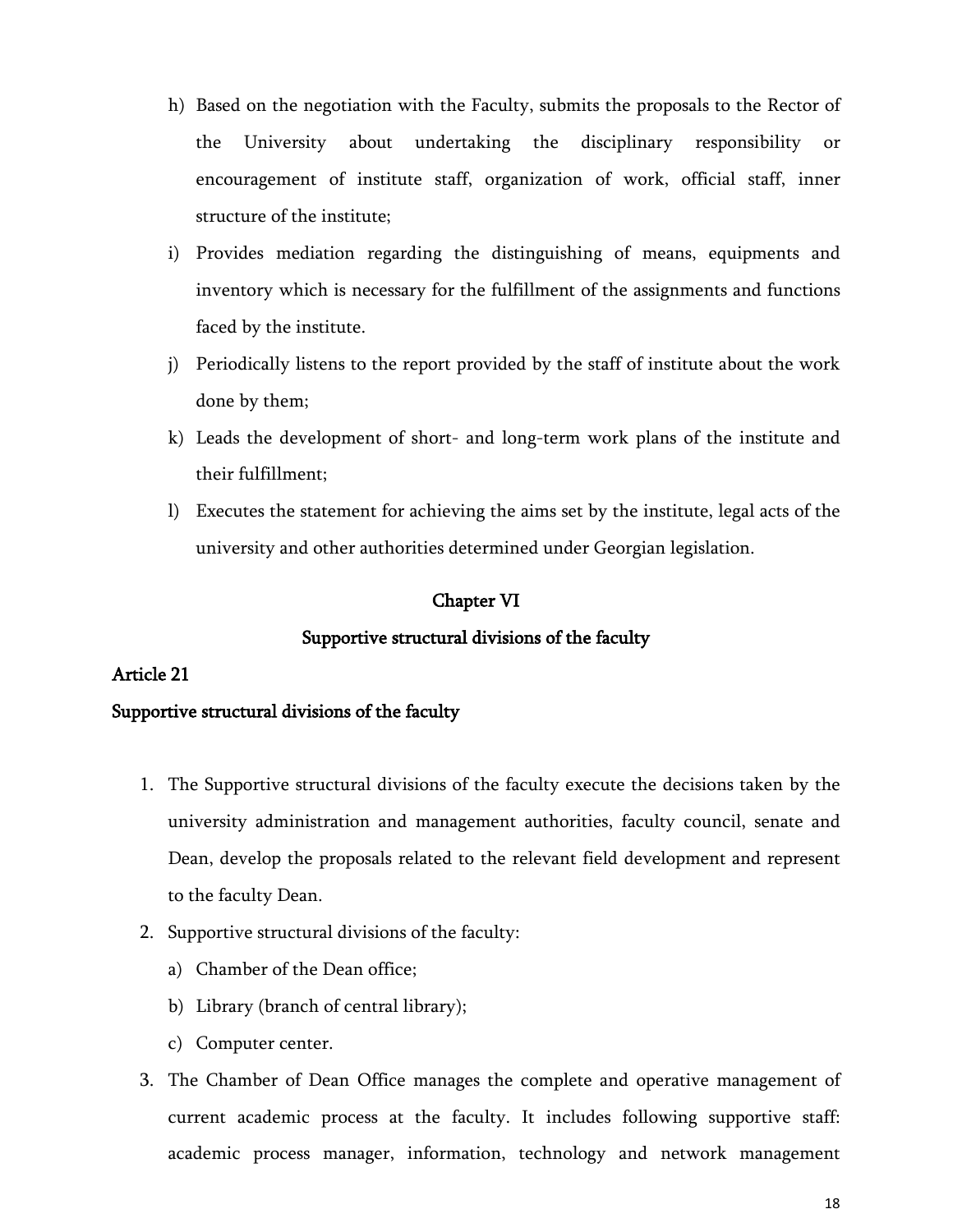coordinator, senior staff of the group, chief specialists, senior specialists, specialists, archivarius, senior engineer programmer and engineer programmer.

- 4. Computer Center of the faculty (hereinafter Center);
	- a) Registers computer technique at faculty and provides its work in order;
	- b) Provides the involvement of computers of the faculty in the university internet network;
	- c) Is in close cooperation with the scientific research divisions of the faculty and provides the usage of computer technique and internet by their officers;
	- d) For the purpose of increasing the level of software skills organizes courses for students and faculty officers.
	- e) Center has computer audience room, where it is possible to handle all the laboratory works foreseen under the simulation programs of academic process;
	- f) Center is addressed by the head person who is responsible for the orderly work of the center. The appointment or dismissal of the Head of the Center is carried out based on the regulations of legal acts.

# Article 22

### Faculty commissions and colleagues

- 1. Established based on regulation determined by legal acts of the University:
	- a) Ethic Commission of Faculty;
	- b) Specialized Commission of Academic-Scientific literature;
	- c) Election Commission;
	- d) Bachelor's degree, post-graduates qualification awarding commission;
	- e) Master's examination commissions;
	- f) PhD dissertation collegiate;
- 2. The regulation of Faculty Ethic Commission activity is determined by University Ethic Code and disciplinary responsibility norms;
- 3. The regulation of specialized commission activity of academic-scientific literature and criteria are determined by the statement of the council of editorial-publishing of scientific literature and academic of the University;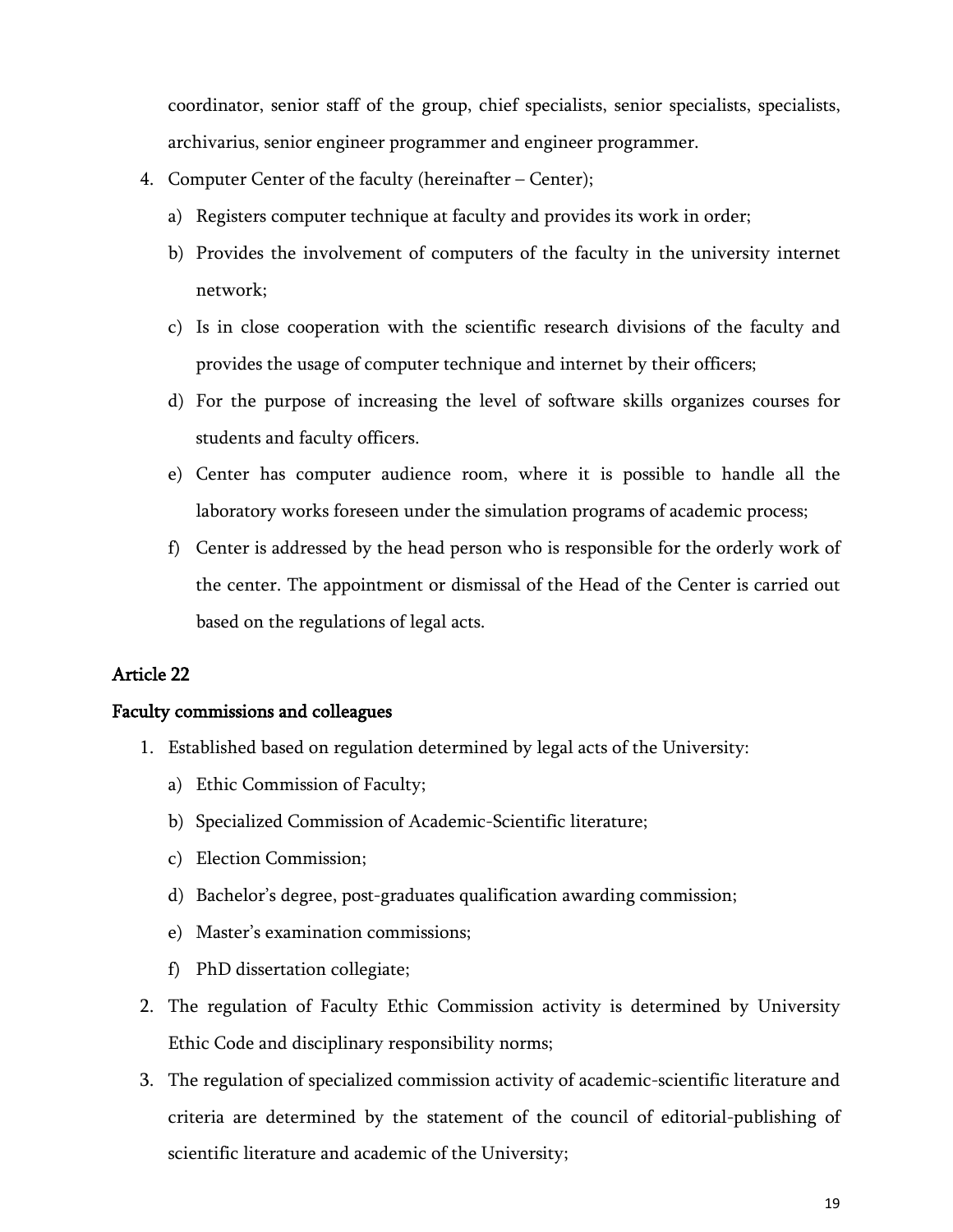4. Bachelor's degree, postgraduates' qualification awarding commission is established based on the Faculty Order, representing the Faculty Dean – based on Rector's order, and PhD dissertation colleagues – on the basis of decision made by Dissertation Board based on Rector's order. The regulation of their activities is determined by relevant legal acts of the University.

# Chapter VII

# Personnel of the Faculty

# Article 23

# Personnel

The faculty consist of academic, administrative and supplementary positions.

# Article 24

# Academic Personnel

1. Academic personnel of the faculty constitutes of professors and assistants, who are elected according to the stated regulation.

2. Professors include: professors, assistant – professors, associate professors, participating in/and managing academic process and scientific researches;

3. Assistant professor, under the supervision of the associate professor, or the assistantprofessor conducts seminar and research activities at the faculty in terms of academic process;

4. The rights and responsibilities of academic personnel have been stated in compliance with the charter of the university and the Georgian law.

# Article 25

# Appointment on academic position

1. Appointment on academic position can be held through open competition corresponding to the principles of transparency, equality and equitable competition.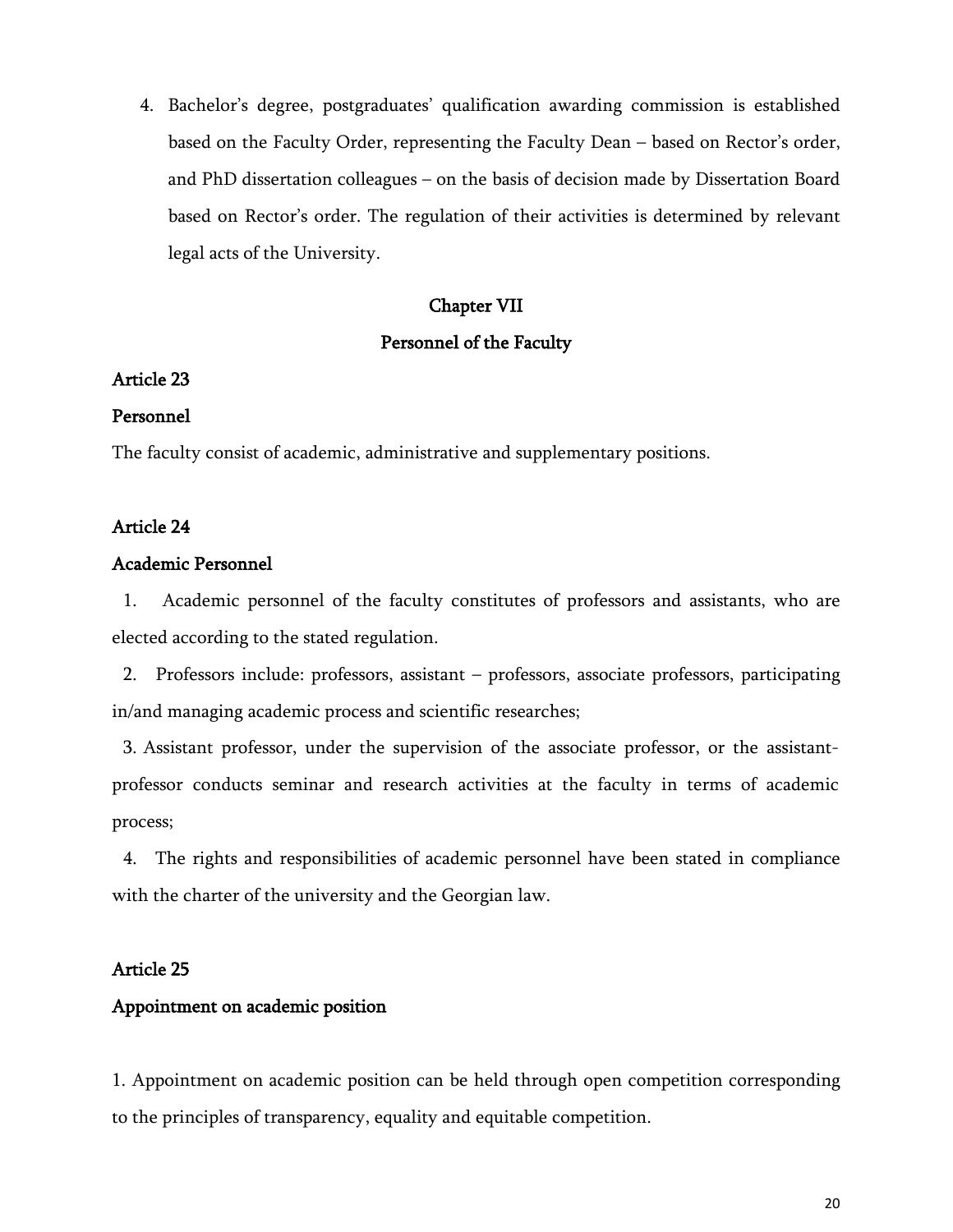2. The conditions for appointing a person on academic position are determined under the charter of the university and the Georgian legislation in force.

3. Rule of appointing academic personnel, the volume of remuneration and the work conditions, the schedule of academic personnel are confirmed by the representative council (senate) presented by the academic council.

#### Article 26

#### Administrative positions and other personnel

1. The administrative position at the faculty is the following: dean of faculty, deputy dean and the head of quality assurance service department.

2. A 65-year-old person can be appointed or elected at the administrative position of the faculty by the recommendation of the university academic council;

3. The teaching personnel consist of teacher and the head teacher. The teacher is authorized to proceed practical and laboratory works without holding academic position;

4. The professional with corresponding qualification can be invited to the faculty (according to the Georgian law "on higher education" without holding an academic, or teacher's position) in order to participate in education and/or scientific-research process, and lead this process accordingly.

5. The supplementary personnel consist of the personnel necessary for the faculty activities, pre-determined by the statutes defined by volume # 6 and the staff list of the university;

6. The basis for preliminary dismissal of supplementary personnel and administrative staff is determined by the charter of the university and the Georgian legislation

#### Chapter VIII

#### Student

#### Article 27

#### Obtaining student status

The student of the faculty is a person registered on the faculty according to the Georgian legislation, charter of the university and respective legal acts.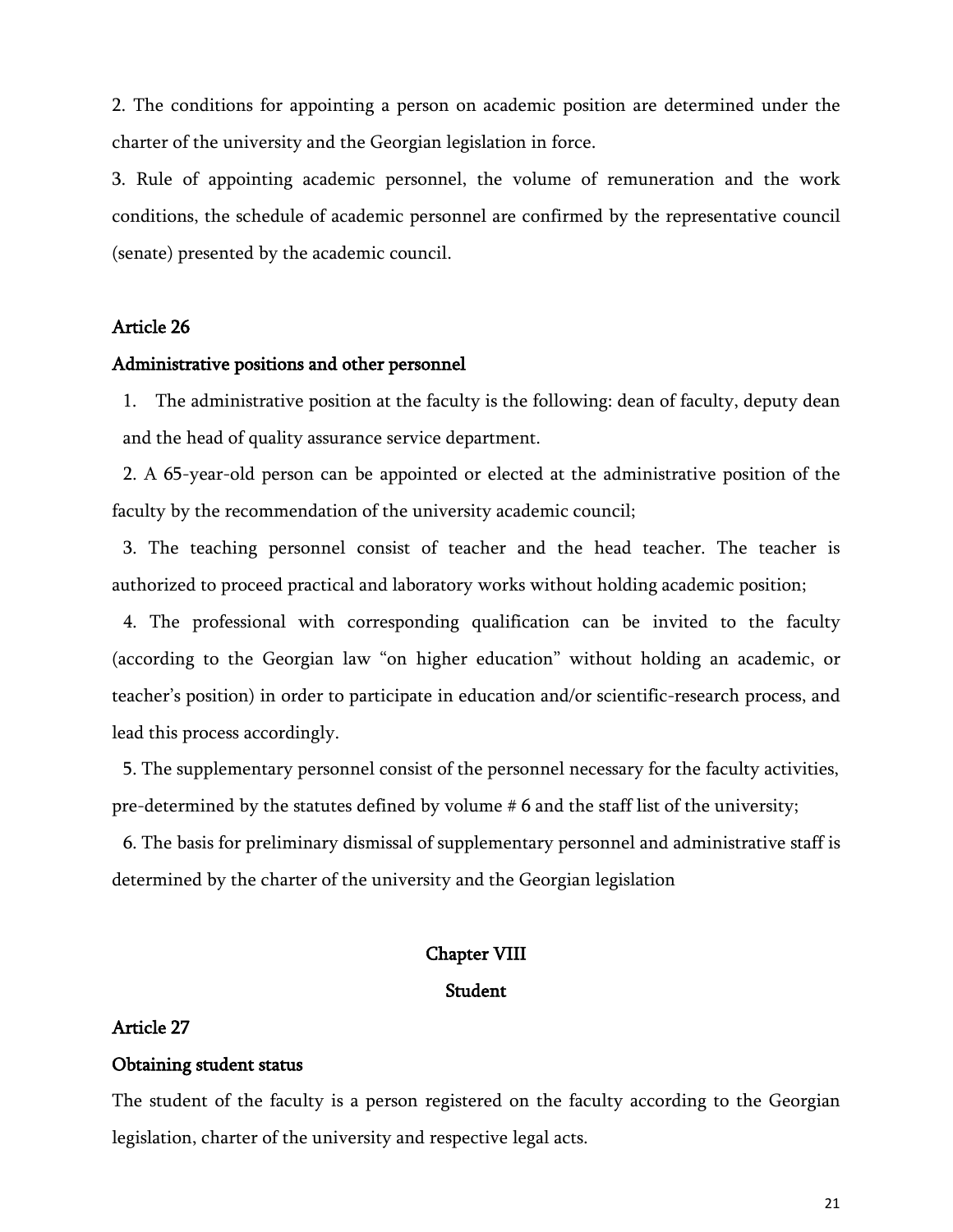### Student's rights

- 1. The student has a right:
	- a. To receive high quality education;
	- b. To participate in scientific researches;
	- c. To use technical, library, information and other types of material of the university on equal conditions stated by internal regulation and statutes.
	- d. To receive complete information about the university activities including finance and economy activity;
	- e. To elect the representative and be elected as the representative at the students' selfgovernment, faculty and university management representation bodies according to the law on higher education and statute of the University;
	- f. To establish and/or join student organizations regarding his/her interests freely;
	- g. To express his/her opinion freely and refuse realizing the ideas suggested during study process.
	- h. To move to a different higher education institution from the second year of studies and transfer the state grant designated to him/her to that institute in compliance with active Georgian legislation and the educator regulation;
	- i. To receive scholarship, financial and material aid and other kinds of benefits.
	- j. To select education programs;
	- k. To participate regularly in evaluation process of academic personnel;
	- l. To transfer to individual education programs according to regulations of legal acts;
	- m.To participate in the development of individual education study program;
	- n. To take an academic leave in case of necessity;
	- o. To receive different benefits in case of having restricted capacities and create necessary conditions for obtaining quality education;
	- p. To implement all other authorities given under the university statute and active Georgian legislation.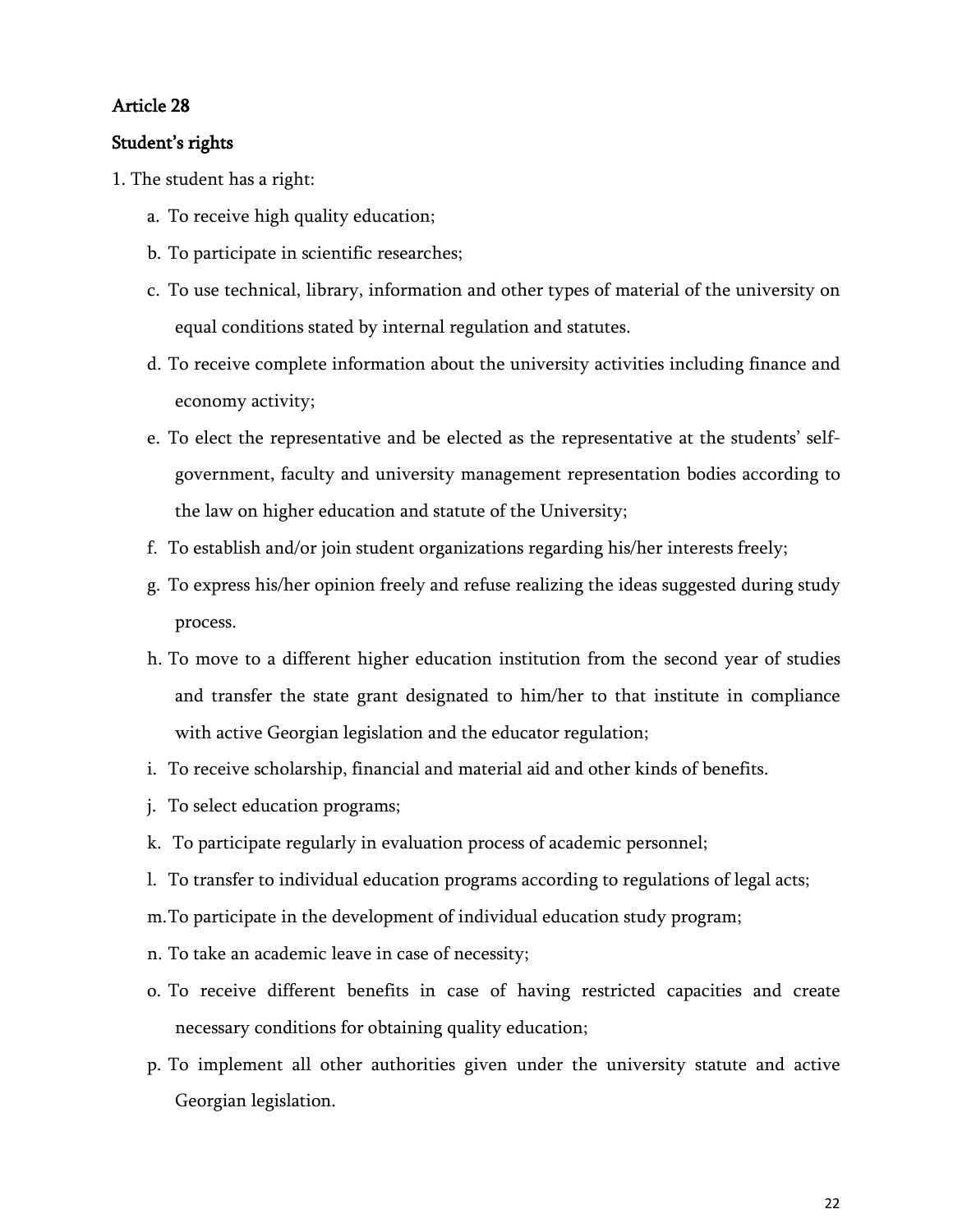2. A Phd student can be appointed to the position of an assistant. He/she participates in university management bodies as a student.

3. The personal information expressed by the student at the presence of the academic personnel including political and religious confession acknowledged during the study process is confidential, except the cases when a student gives permission or it becomes legal interest of administration to protect others' safety.

4. This is impermissible from the side of administration to use its own authority and material technical base so that it may create danger of censor or lead to the restriction of freedom of expression.

5. Students' behaviour and disciplinary management regulation towards them is determined by the university code of ethics and norms of discipline responsibility.

6. The student is authorized to appeal the decision made to him at the court by the university.

7. The student's status is terminated at the end of education program, as well as in all other cases stated by the statutes of University, code of ethics, norms of disciplinary responsibility.

### Article 29

#### Student's Liabilities:

Student liabilities are:

- a. To study all the subjects stated by the university according to established program, which was selected by him/her including complimentary subjects.
- b. To observe the charter of university, internal regulation, code of ethics and other legal acts.
- c. To implement duties and liabilities undertaken under the contract, if applicable.
- d. To take good care of the university material technical base.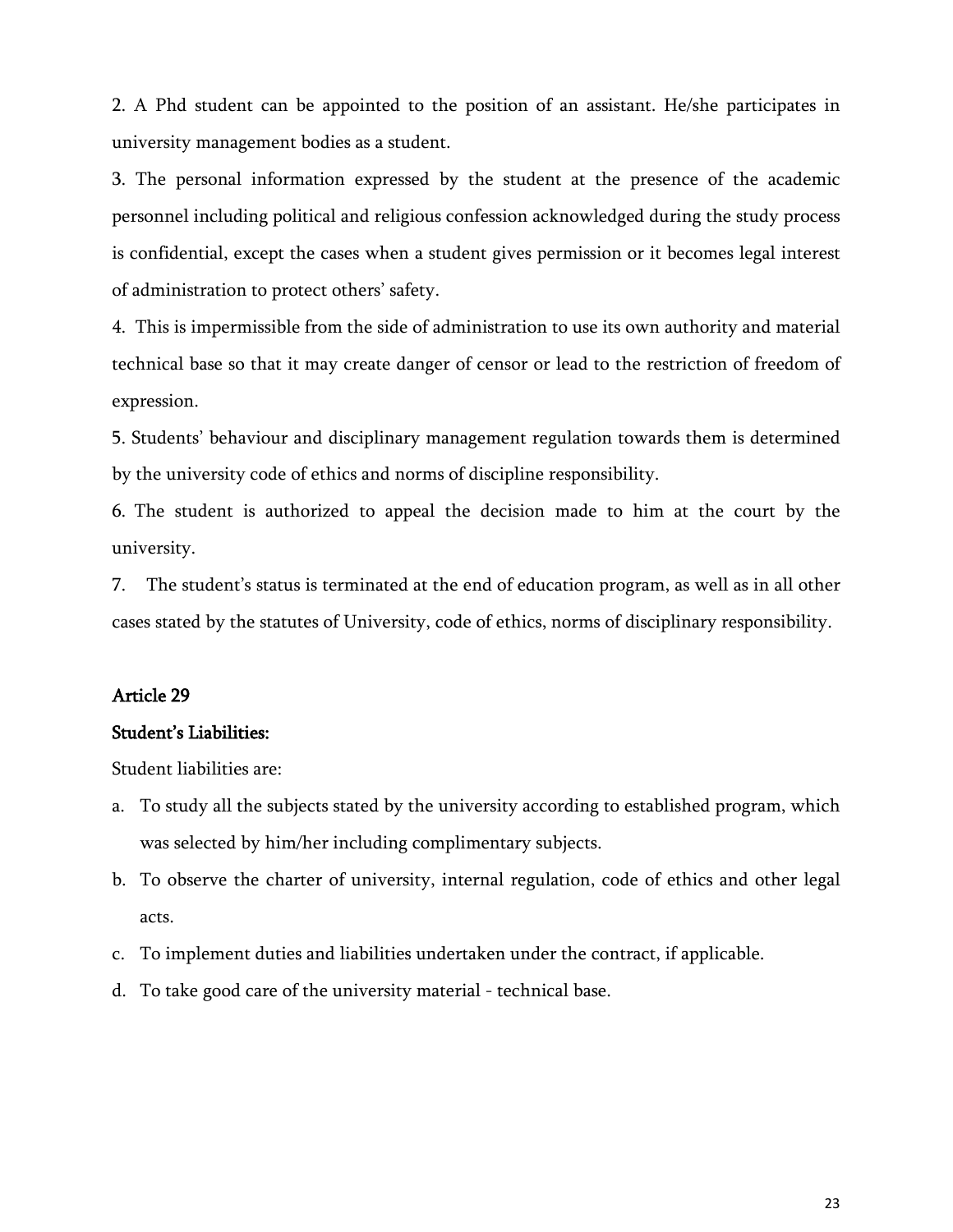#### Students' Self-government

1. Students' self-government is established on the basis of direct elections through ballot voting and equal, direct, general elections at the faculty, which shall become the part of students' self-government of the university according to the Georgian law "on higher education".

2. The students' self-government of the University is the students' supreme representative body, which is the unity of students' self-government elected according to the faculties under the Georgian law "on higher education".

3. Students self-government runs its activities according to aforementioned law, charter of the university and its regulations.

4. The faculty administration has no right to interfere with student self-government activities.

#### Chapter IX

### Budget of the Faculty

### Article 31

#### Revenues of the faculty

1. The budget of the faculty is comprised with the revenues obtained from professional, bachelor's, master's and doctoral programs, as well as any other income, obtained by the faculty not prohibited by the Georgian legislation and/or the charter of the Georgian Technical University or any other statutes and other regulatory documents.

2. The faculty has a right to solve issues regarding the funds of the faculty, their possession and disposal of the property according to Georgian legislation, charter, and the issues related with ownership and utilization of these statutes.